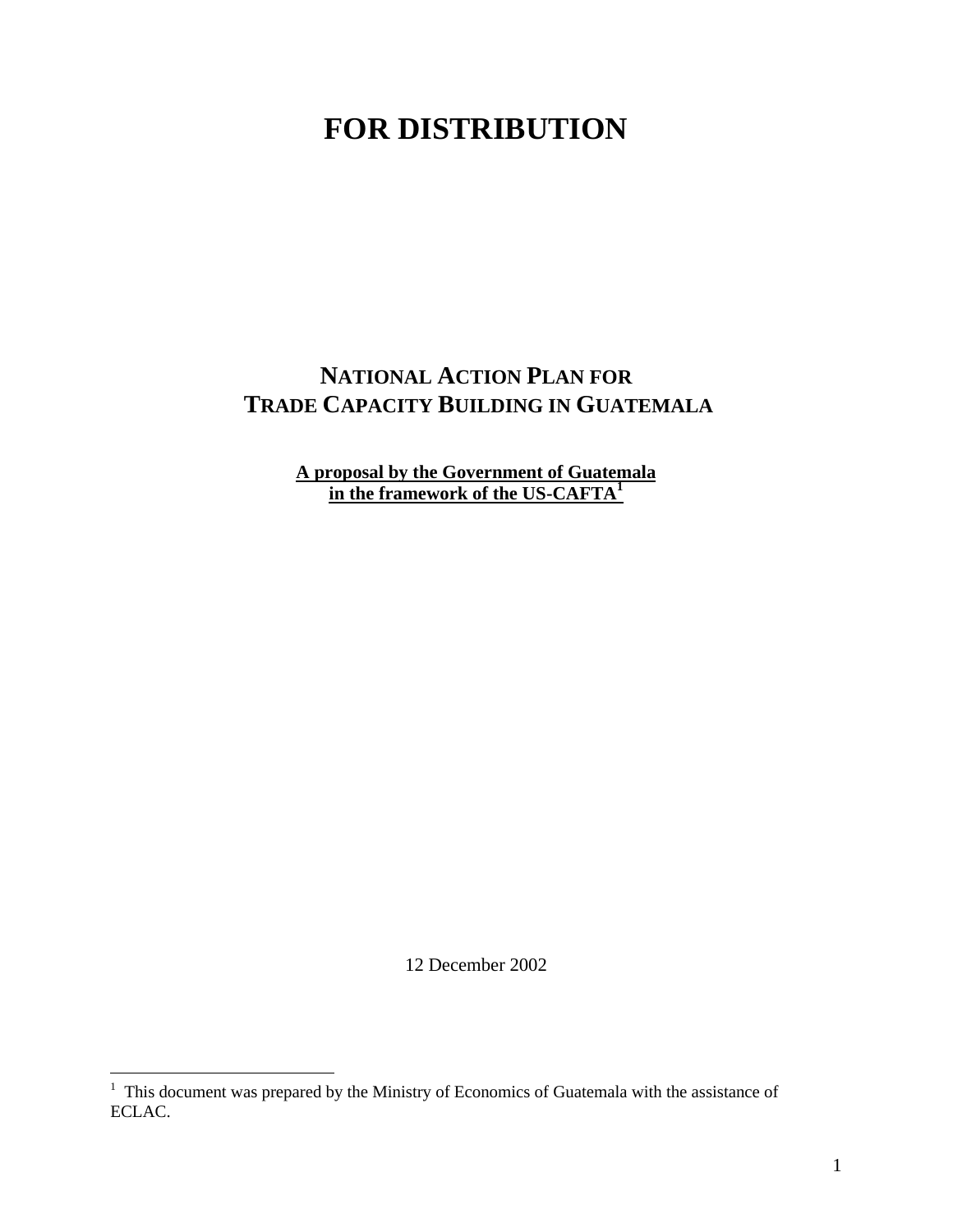#### **NATIONAL ACTION PLAN FOR TRADE CAPACITY BUILDING IN GUATEMALA**

#### **Contents**

Foreword

Acronyms

Summary and Conclusions

A. Organizational and policy making structure of trade issues

- I. Economic reform and trade policy environment
- II. recent trade policy developments

III. Institutional framework for trade policy decisions and implementation of agreements.

B. Trade capacity-building assessment and needs

- I. Cross–cutting capacity needs
- II. Preparation for and Participation in Trade Negotiations
- III. Trade Agreement Implementation
- IV. Transition to Free Trade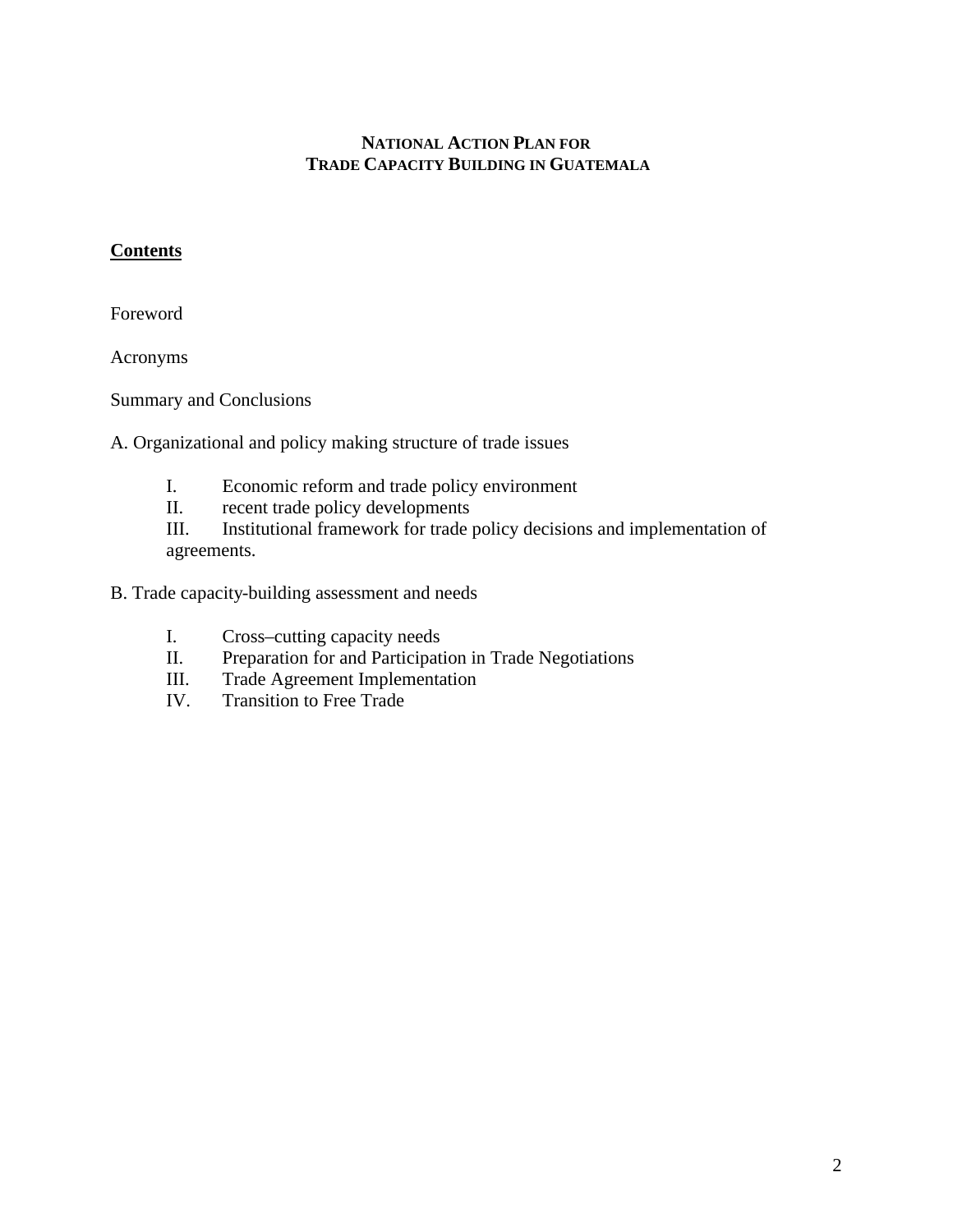#### **Foreword**

The objective of this proposal is to facilitate Guatemala develop its national trade capacity building action plan to support: a) preparation for and participation in the US-Central America Free Trade Agreement (US-CAFTA) negotiations; b) implementation of the agreement; and c) the transition and changes necessary to reap fully the benefits of the US-CAFTA.

The National Action Plan (NAP) document defines, prioritize, and articulate trade-related capacity building needs. It consists of two parts: Part A presents a brief discussion of the national context, providing the current organizational and policy-making structure related to trade issues; Part B includes Guatemala's trade capacity-building assessment, and identifies a prioritized list of capacity needs to form the basis of the country's action plan. At the end of the document an Annex of project profiles is included, containing cooperation proposals in areas or sectors that the Guatemalan government considers have to be addressed in the very short term, so as to improve its preparedness to negotiate the US CAFTA in the best possible means.

This first draft of the NAP document is expected to evolve over time, being revised and updated as appropriate, particularly in light of implementing obligations and structural changes. The Plan thereby will serve as a management tool for mobilizing and managing trade capacity building assistance –both from public and private sources– as well as an integral component of the country's trade development strategy.

Once priorities are identified, the country would determine the level of local counterpart resources (local currency, staffing, and coordination), if any, that the government can provide to complement the donor funding.

The National Action Plan can be seen as a "seed investment" for the attraction of private/public both domestic and international– resources to broaden free trade potential and to promote comprehensive and inclusive development in Guatemala.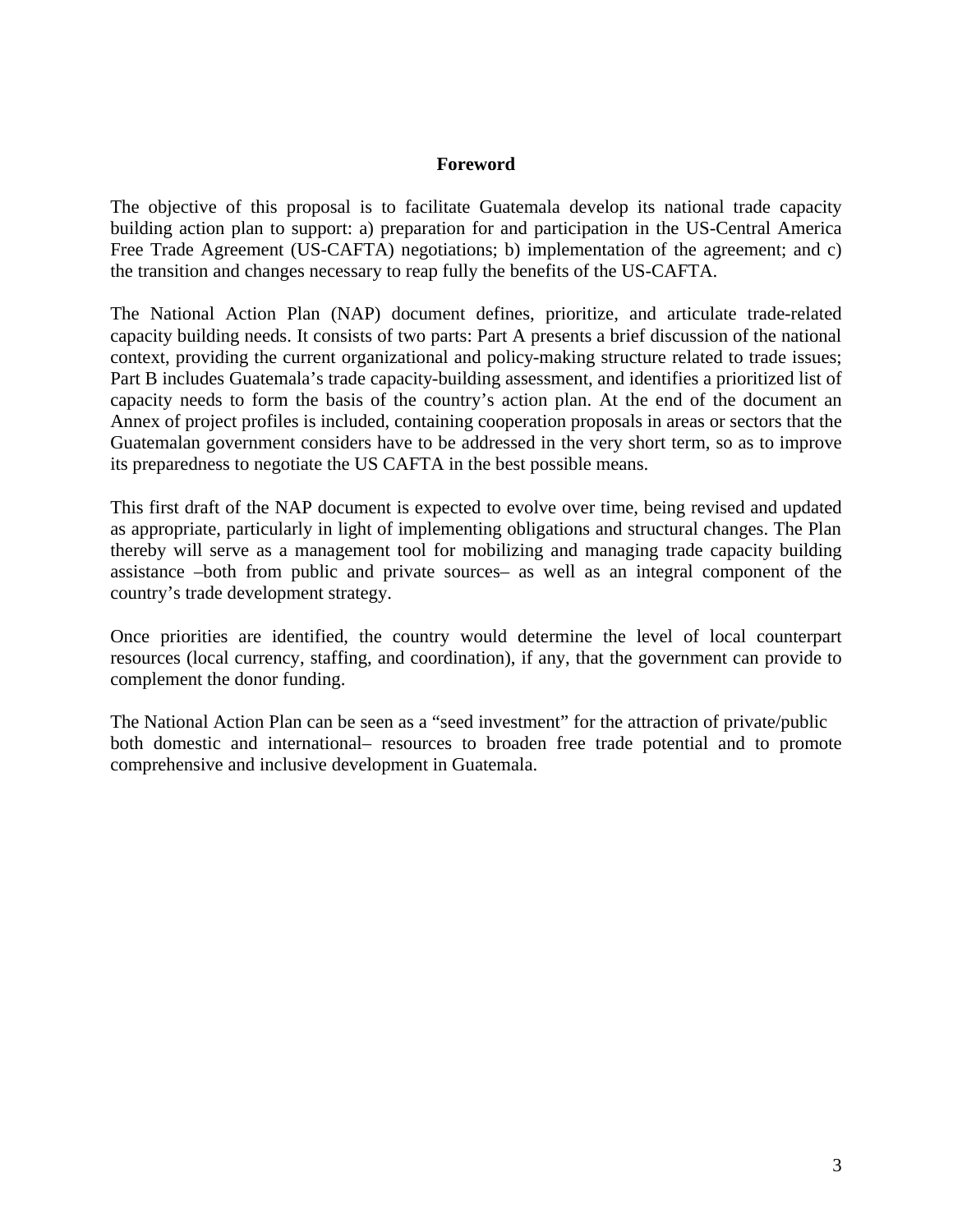#### **Acronyms**

AD/CVD Antidumping and Countervailing Measures AMCHAM American Chamber of Commerce CACIF Coordinating Committee of Business Associations CBI The Caribbean Basin Initiative CBTPA Caribbean Basin Trade Partnership Act CENCIT Entrepreneur Commission for International Trade Negotiations CIEN National Economic Research Center COGUANOR Guatemalan Commission for Standards and Technical Regulations CONACOEX National Export Coordination Commission CONAMA National Commission for Environment CONAPEX National Council fro the Promotion of Exports CONEI National Commission of International Commercial Negotiations DETP Directorate for External Trade Policy ECLAC Economic Commission for Latin America and the Caribbean EEGSA Empresa Eléctrica de Guatemala FEGUA Railway Company of Guatemala FTA Free Trade Agreement FTAA Free Trade Area of the Americas GATS General Agreement on Trade in Services GATT General Agreement on Tariffs and Trade IADB Inter American Development Bank IDC Coorporación de Inversiones y Desarrollo IICA Inter-American Institute for Cooperation on Agriculture ILO International Labor Organization IMF International Monetary Fund INDE Instituto Nacional de Electrificación INGUAT Guatemalan Institute for Tourism JICA Japan International Cooperation Agency MAGA Ministry of Agriculture, Livestock and Food MINECO Ministry of Economics MINFIN Ministry of Finance MINRE Ministry of Foreign Affairs MSPAS Ministry of Public Health NAP National Action Plan PRONACOM National Competitiveness Program SAT Superintendency of Tax Administration SEGEPLAN Secretariat of Planning and Programming for the Presidency SIAF Integrated Financial Management System SIECA Central American Integration System SIT Superintendence of Telecommunications TELGUA Empresa de Telecomunicaciones de Guatemala TRIPS Agreement Agreement on Trade-Related Aspects of Intellectual Property Rights UNCITRAL United Nations Commission on International Trade Law USAID United States Agency for International Development US-CAFTA Free Trade between the Central American Countries and the United States USDA United States Department of Agriculture VAT Value Added Tax

WTO World Trade Organization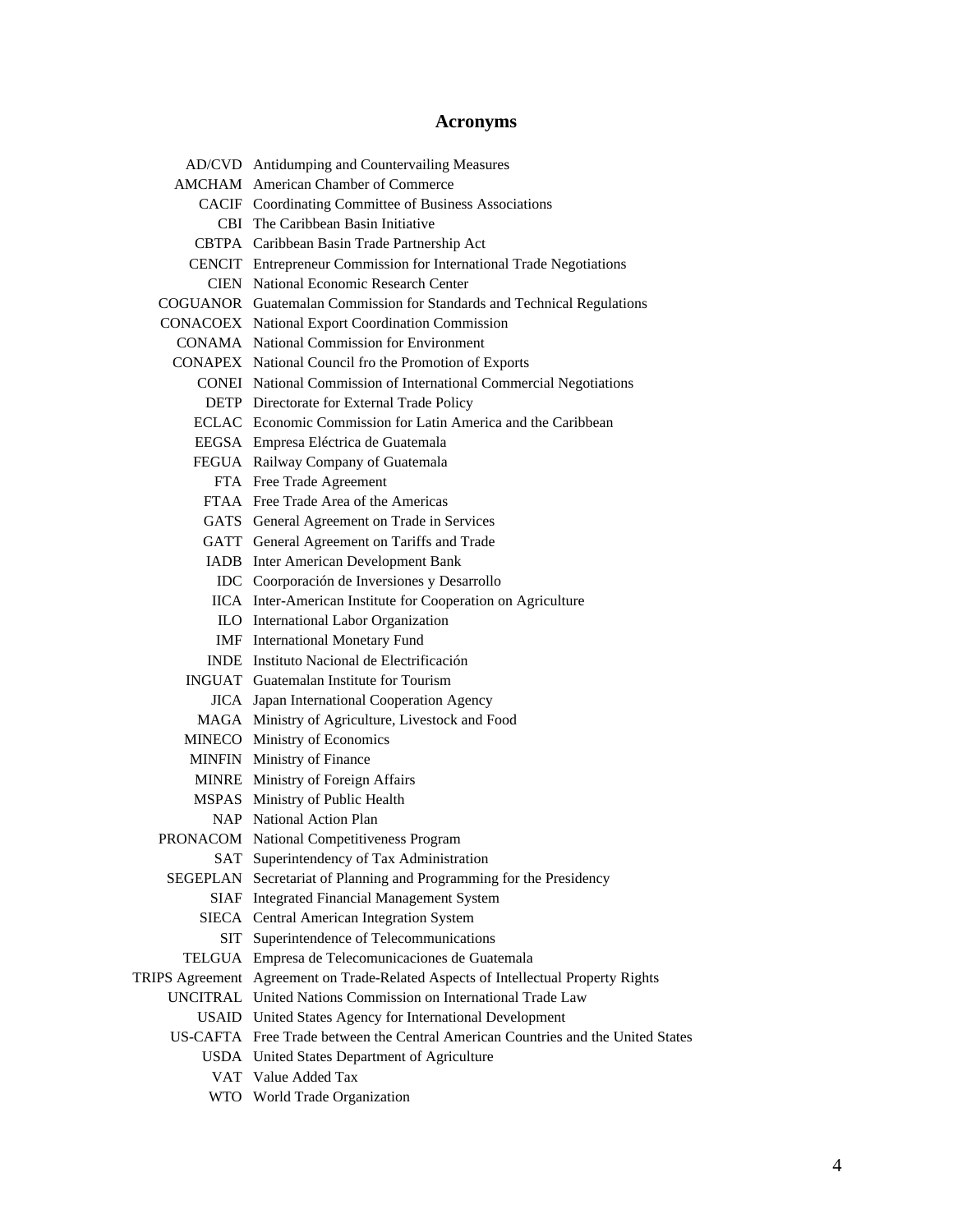#### **Summary and Conclusions**

During the last decade economic policy and structural reform measures in Guatemala have been introduced with a view to the economic modernization of the country, encouraging a greater opening-up of the domestic economy and a better allocation of resources. After a long period of armed conflict, the peace negotiation process culminated with the Accord for a Firm and Lasting Peace, signed in December 1996. Included in this agreement are economic and social goals that have shaped the conduct of economic policy, including the Fiscal Covenant signed in 2000 by the Government and a number of civil organizations.

Economic policy in recent years has promoted greater private sector participation and reduced the role of the State in the economy. In 1996 the government initiated a process of divesting State assets through the sale of majority of the shares of the Empresa Eléctrica de Guatemala (EEGSA) and the Empresa de Telecomunicaciones de Guatemala, S.A. (TELGUA), the telephone-band operating concession, the sale of two distribution companies of the Instituto Nacional de Electrificación (INDE), the usufruct of the railway company of Guatemala (FEGUA), and the administration and operation of the postal services.

Trade policy formulation and implementation is suggested to the President of Guatemala by the National Council for the Promotion of Exports (CONAPEX). This council is integrated by bodies of both the public and the private sector. The Ministry of Economics heads CONAPEX and the private sector is represented by a number of chambers and entrepreneurial associations.

At the public sector level, three ministries account for most arrangements referred to international trade issues: the Ministry of Economics, the Ministry of Agriculture, Livestock and Food, and the Ministry of Foreign Affairs. As for bilateral investment arrangements, the burden lays on the Technical Inter-Institutional Investment Group, coordinated by the Ministry of Foreign Affairs. Another important group is the National Commission of International Commercial Negotiations (CONEI), where most of these institutions get together, headed by the Ministry of Economics, in order to define international commercial negotiations.

The analysis undertaken to determine needs to strengthen capacities related to trade reveals areas of concern for the Guatemalan government that should be addressed immediately; others are estimated to require attention during the negotiation process and some others require assistance in the phase of transition to free trade and a new integration framework.

In a first approach building capacity to negotiate and implement trade agreements requires to recognize strengths and weaknesses at the horizontal, cross-cutting level. The most significant are the following:

1. Experienced and sufficient staff in several ministries and agencies is an important concern. In most of the national entities participating directly or indirectly in trade negotiations it is necessary to increase the hardware and telecommunications equipment for information processing and analysis, establishment of fluid coordination and communication, organization of information for analysis and formulation of policies, as well as preparation of materials of public diffusion.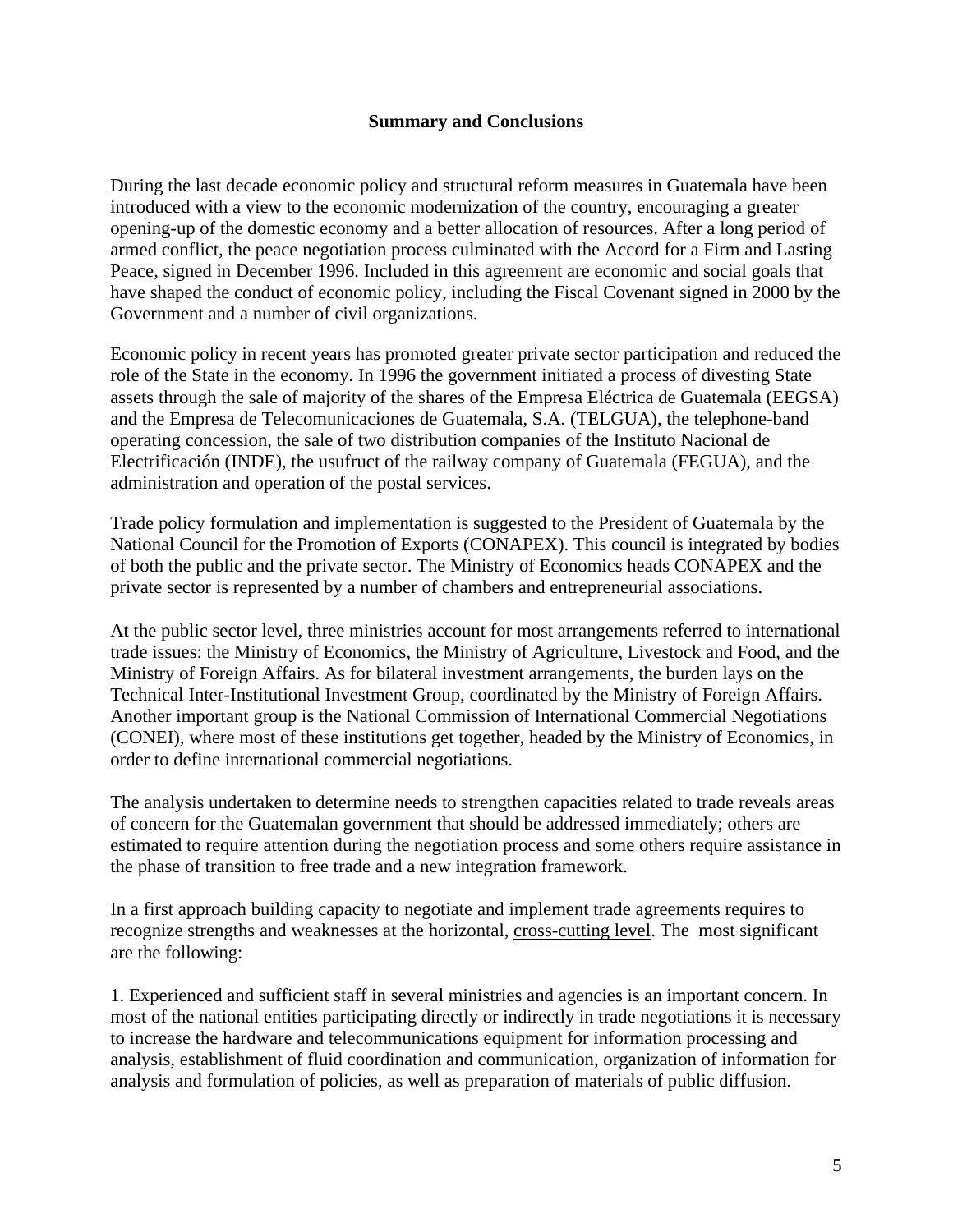Another priority is to strengthen the capacity of undertaking investigations about subsides, antidumping and countervailing measures to sustain policy measures in this field.

2. Institutional capacities are linked to specific responsibilities of each institution or ministry. Beyond the advisory roles of some of these, there is a role in supporting producers, traders, workers, etc. in their adaptation to the new market and competitive conditions. Thus capacities required vary from trade experts, economic analysts, to sectoral promoters and field experts. In other cases, given the regulatory nature of the institutions, specific technical expertise is required. Areas for improvement, beyond the training needs already pointed out, are related to adequate resources, both in terms of sufficient budgetary provisions for the emerging demands and in technical updating, methodologies, support centers for monitoring of inter-institutional aspects, rationalizing administrative procedure, etc.

3. The issue of trade related regulations and disciplines evidences the existence of numerous codes, laws, regulations and the overriding blanket coverage of the constitution. Areas to be analyzed and where convergence and complementarity must be established move from the sectoral (health, agricultural, etc.) to the macroeconomic (banking, monetary, fiscal) to the regional (Central American provisions in aspects like customs union, tariff harmonization, transport regulations, conflict settlement, etc.).

4. Trade education is another horizontal area where actions are needed. There is no national consultation/coordination body to this purpose. The Ministry of Economics, on the one hand, and the private sector (under the CENCIT), on the other, have led this role but the need for a more extensive effort, involving the academic sector, civil society organizations, and the media is pointed out as an area for prioritary actions.

5. Sources of technical assistance, although numerous and varied are not necessarily focused to the needs of trade negotiations, treaties implementation and the advancement of freer trade. A more coherent and consistent approach is desired and the plan resulting from this exercise could be a means to move in that direction.

In the case of sectoral-thematic issues, in the area of trade negotiation and preparation more than 40 measures are prioritized with the highest mark in the different sectors/themes. This figure is greater than the corresponding to priority 1 measures acknowledged by stakeholders in the stage of implementation, which is an indication of the urgency of receiving assistance in the very short term. Agreement between entrepreneurs, government and civil society is crucial in several areas and sectors, basically on those related to trade liberalization of goods, which is seen as instrumental to the capacity to formulate policy for the negotiation process.

1. Lack of resources and to some extent insufficient information regarding commercial and financial international negotiations, prevents a better coordination between government agencies. This could be improved if better databases were developed and more investment on information and communication technologies was put in place. On the other hand, coordination between public and private agencies as well as interchange of information among them could be improved.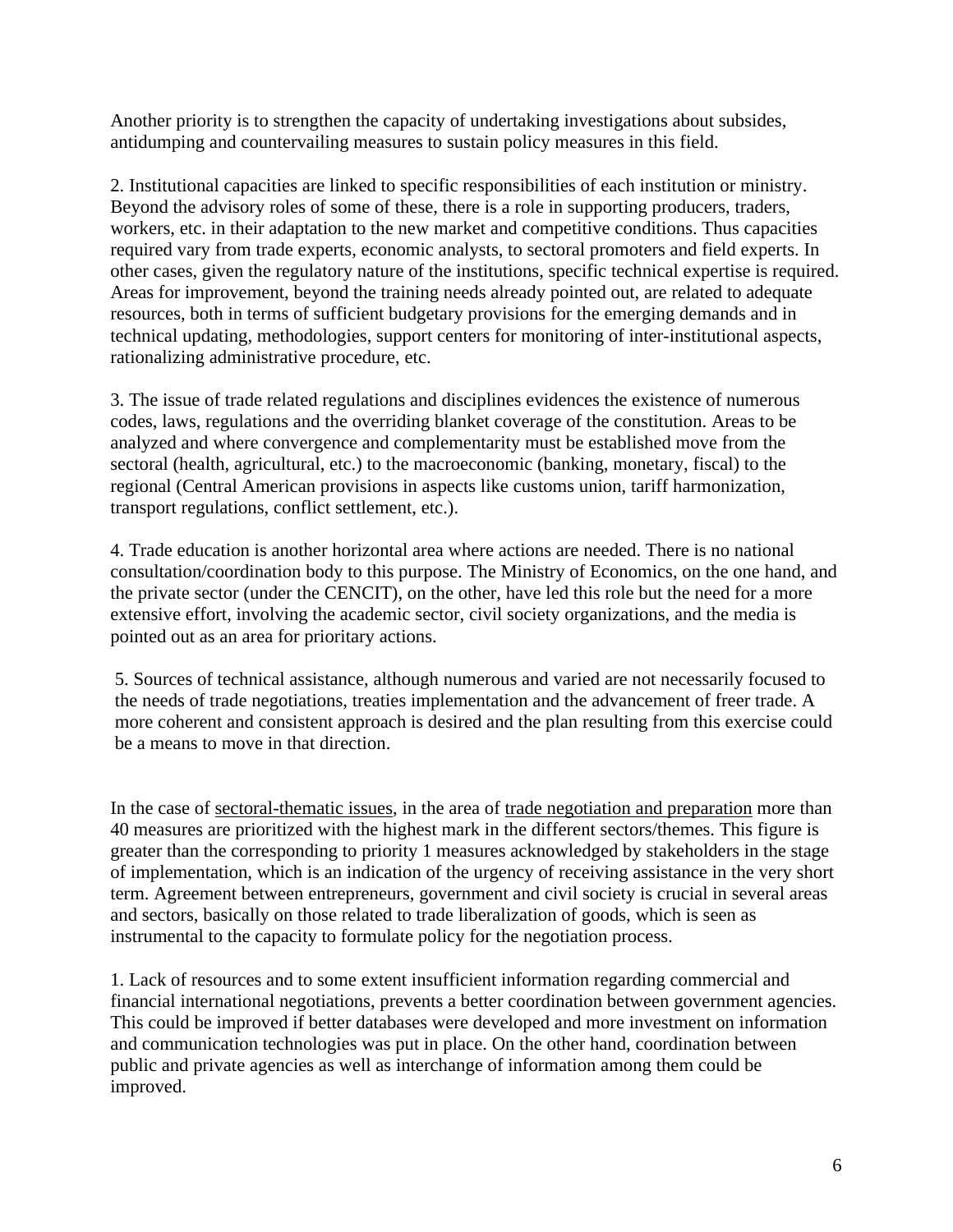2. Training is a recurrent need in all the fields, under a number of different possible modalities for current staff or the necessary expertise to pursue the negotiating (and later the implementation process) of a free trade agreement. This training reflects a concern to update and overhaul the existing capacities. Experience in bilateral and multilateral negotiations is a must (and the lack of it a drawback) in a number of issues and sectors and is a substantial part of the training programs.

3. Intra governmental and inter institutional coordination, information exchange in an operating system –using the existing CONAPEX framework— are also areas of concern and priority for capacity building regarding the need for resources like upgrading databases, a statistical network system, modern information technology, etc., in order to enable negotiators to attend meetings, improving the trade procedures and formulate trade policies.

4. Reinforcing the regional coordination process is also a concern that is reflected both in the overall free trade process as well as in specific sectors considered as sensitive. For example, the speedy completion of the Central American Customs Union is one of the most emphasized needs.

A number of needs already emerge clearly at the stage of agreement implementation. Seventeen specific measures with top priority are identified at the current stage. Most are linked to training, information systems, software, hardware, communication channels, institutional arrangements, policy formulation and its monitoring an evaluation, mechanisms to ensure compliance and implementation not only of the agreement but of current multilateral, regional and bilateral obligations, and the necessary physical infrastructure to support an increased trade.

1. The question of physical capital is tied to the necessary human capital, both for the competitive production of goods and services tradable in a free trade area environment and the administration, monitoring and managing of this growing activity.

2. At this stage, the need of having a good statistical system and information system between public and private sector trade-related institution is remarkable in order to monitoring trade flows, follow customs procedures and in general, having an appropriate interagency coordination.

3. The recognition that needs are not only of a technical nature but of a financial investment in capacity building is emphasized. This is part of a prevailing strategic conviction that rules facilitating freer trade must be a powerful instrument to attract investment.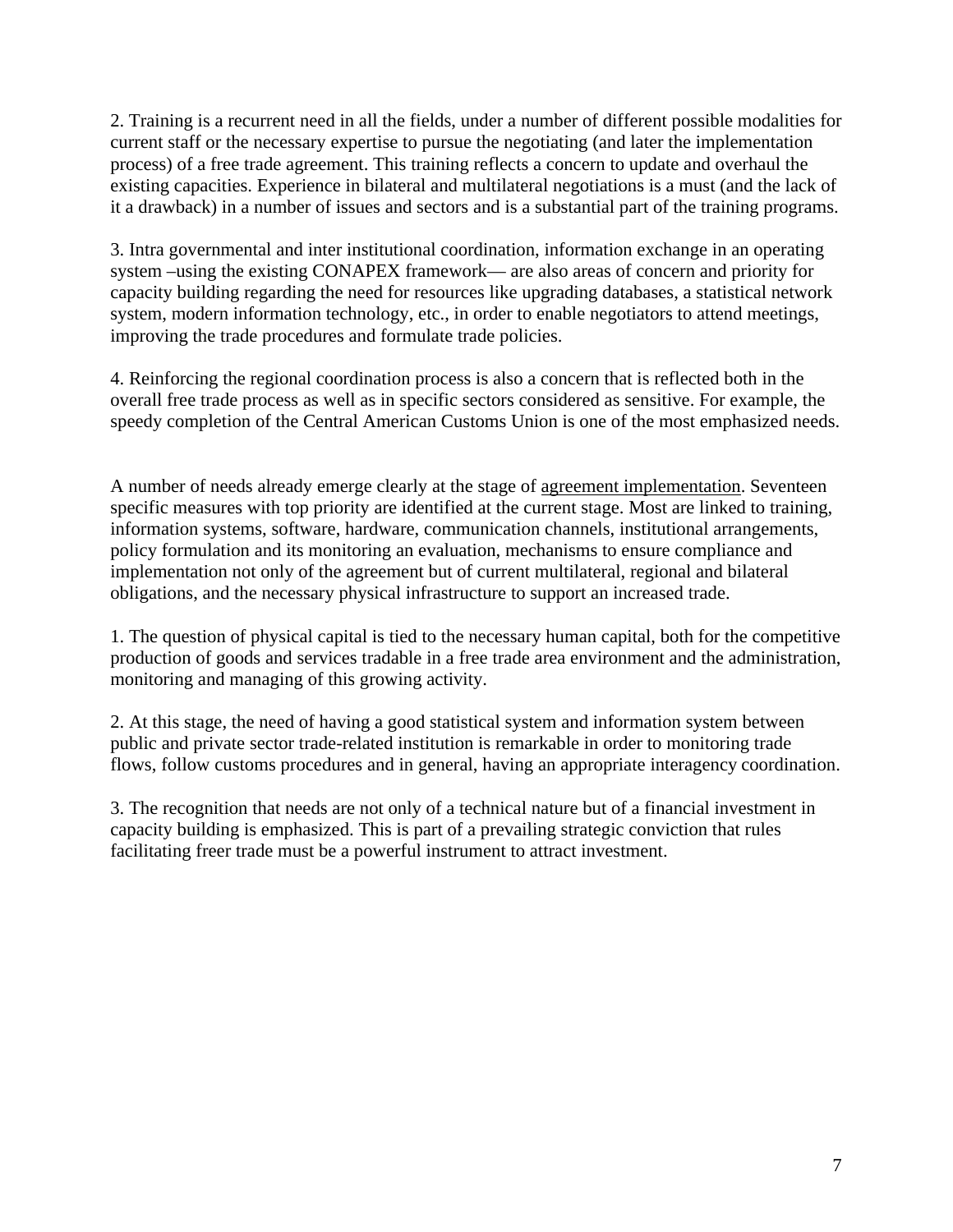#### **PART A**

#### **ORGANIZATIONAL AND POLICY MAKING STRUCTURE OF TRADE ISSUES**

This part includes a description on the current national organizational and policy-making structure for negotiation and implementation of trade agreements. It provides a context in which to make determinations of the needs of the countries. The section also describes the responsibilities of the institutions and agencies that participate in trade policy decisions and implement agreements.

#### **I. Economic reform and trade policy environment**

Economic performance of Guatemala was strong during most of the nineties, but in recent years growth has been negatively affected by various factors, in particular the external shocks that have led to a deterioration in the terms of trade, the damage caused by hurricane Mitch and the global economic slowdown. Total trade in goods increased at an annual rate of around 10% in the last decade, but the external factors mentioned determined a decline in the growth rate in the last few years; exports grew at an annual rate of 1.5% in 1998-2001, reaching a value of US\$2,978.5 million in 2001, while imports increased at a rate of 4.5%, standing in 2001 at US\$5,300.6 million. Particularly dynamic were the exports of coffee and bananas, to the rest of the world and to Central America. With regard to imports there were considerable increases recorded in consumer goods, capital goods, raw materials, and fuel and lubricants.

In the framework of compromises derived from the peace agreement, the Fiscal Covenant for a Future with Peace and Development was signed in May 2000 by representatives of State institutions and civil organizations. The objectives are to conduct a fiscal reform to increase public sector income and to guarantee a more efficient and transparent execution of its expenditure and financing. The covenant recommends a rate of investment of at least 4% of GDP and suggested fiscal deficit and revenue targets for the following years. In this framework the value added tax (VAT) rate increased from 10% to 12% in 2001.

In the financial area, the Modernization Program for the National Financial System seeks to strengthen the country's financial legislation, so as to improve the competitiveness of the institutions on the one hand and, on the other, protect the interests of depositors, as well as safeguarding the liquidity, solvency and stability of the national financial system as a whole. Several legal reforms have been approved or are in the process of approval that intend to strengthen the financial system and ensure greater supervision, by providing a general legal framework that will bring greater legal certainty and help to make the financial institutions more efficient, solid, transparent and competitive, on the basis of a preventative approach, and thereby contributing to the development of the domestic economy and strengthening public trust in saving and investment.

#### **1. Opening of the economy**

The Law on Foreign Investment was devised in 1998 to provide legal certainty for the investor. The objective is to reap benefits for the country, such as new jobs, through the generation of foreign investment, which would become a source of technology transfer and help to promote the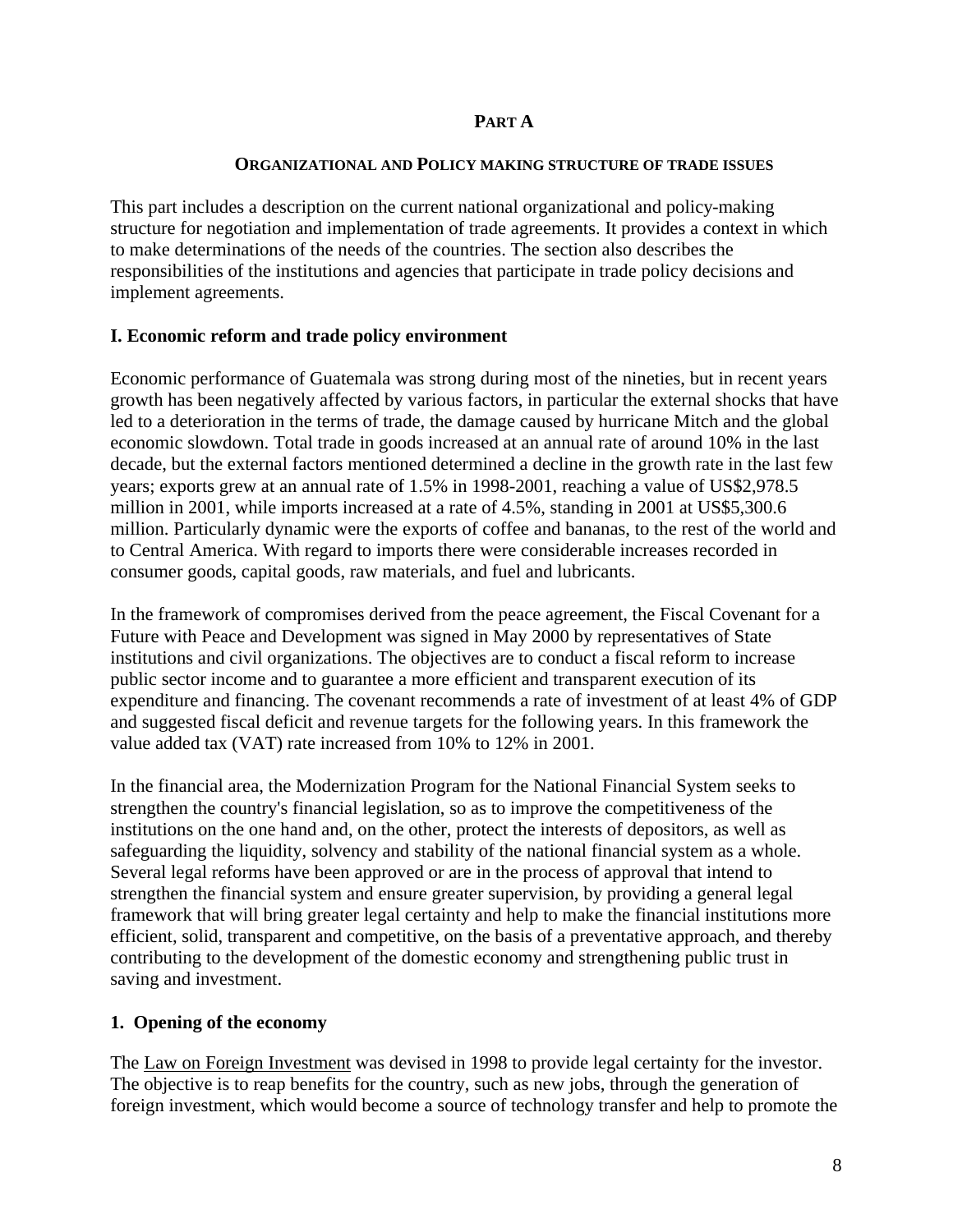growth and diversification of the country's economy through the production and export of goods and services. The law grants full security and protection for investments and free access, movement and convertibility of foreign currency relating to the initial capital investment transferred abroad either at a later date or on account of the winding up, liquidation or voluntary sale of a foreign investment, or in the case of compensation resulting from appropriation. This involves the creation of a one-stop facility for investments, having responsibility for providing all kinds of technical assistance and facilitating administrative procedures for the investor so that he may establish himself in the country, where applicable, with the confidence that his commercial activities will receive national treatment.

Guatemala has carried out in the last ten years a whole series of privatizations in the main services sectors, including the postal service, telecommunications, air transport, with 70% under foreign ownership, the urban passenger transport service, with a 51 per cent foreign holding, and the granting of concessions to provide loading/unloading and port operation services.

#### **2. Market access**

Guatemala's trade legislation is among the most open and currently applies import tariffs of between 0% and 15%, aligned with the other Central American countries. In accordance with its rights and obligations under the WTO, Guatemala applies only those measures necessary to protect human, animal or plant life or health.

The Free Trade Agreement (FTA) with Mexico came into force in March 2001 and was the first instrument of this kind negotiated by Guatemala. In 1998 negotiations were initiated between Central America and Chile for an FTA, which has not yet been finalized. In that same year an FTA was negotiated with the Dominican Republic; it was marked by the negotiation of immediate access between the parties under most of the tariff universe. In 1999 a new generation partial scope agreement was signed between Guatemala and Cuba with a view to increasing trade in complementary areas of the economies. In March 2000 tariff negotiations began for an FTA between Central America and Panama with a view to upgrading a free trade and preferential trade agreement between Guatemala and Panama which only benefited a limited number of goods and which, since it dated from 1975, needed to be revised and upgraded in accordance with the new international legal framework. Guatemala is currently negotiating a free trade treaty with Canada and, at the same time, participates in the construction of the Free Trade Area of the Americas (FTAA).

Guatemala enjoys the benefits of The Caribbean Basin Initiative (CBI), a program of the Government of the United States (US) to promote economic growth through tariff preferences for products originating from Central America and the Caribbean. The Initiative grants total exemption from import tariffs until 2008 on a wide range of goods imported from the countries benefiting from the program, provided that the conditions laid down for the enjoyment of such benefits are fulfilled.

The Caribbean Basin Trade Partnership Act (CBTPA), which came into force on 1 October 2000, granted the countries of the Caribbean Basin beneficial tariff rates and quotas for goods which enter the United States market from those countries, but which are manufactured from raw materials from the United States.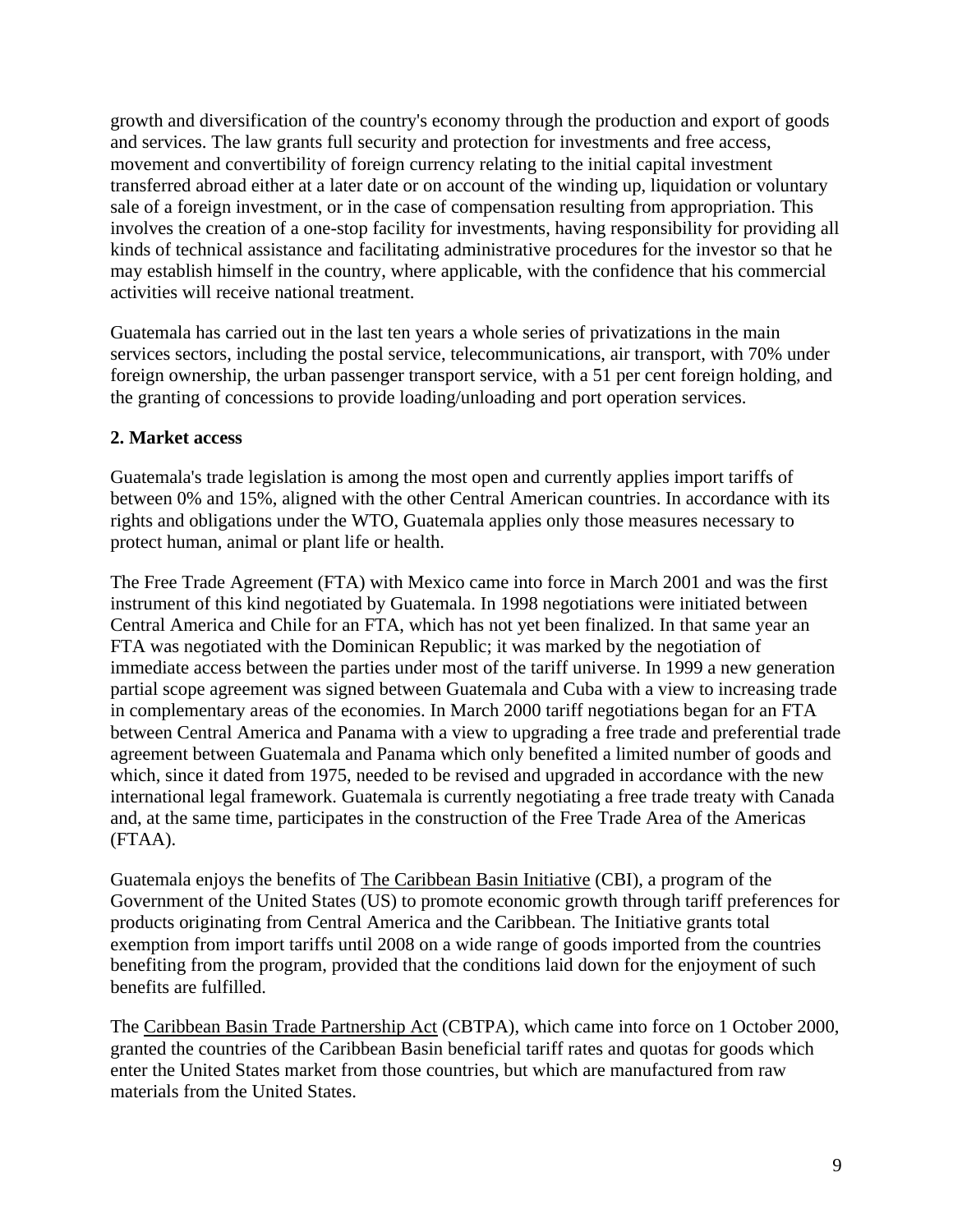The CBTPA has significantly expanded preferential treatment for articles of clothing made in the Caribbean Basin region. Garments manufactured in this region from cloth made from yarn from the United States are exempt from duties and quotas. The same treatment is accorded to specific knitted garments manufactured in the CBTPA beneficiary countries from cloth made in the Caribbean Basin region, provided that United States yarn has been used in the manufacture of the cloth. The "regional cloth" benefit for knitted garments is subject to an annual global restriction, with separate restrictions from those which apply to certain kinds of T-shirts.

The new benefits for the Caribbean Basin countries also involve new responsibilities. Almost all the new special benefits require the use of American yarn for the manufacture of garments. On the basis of the precedents established by the NAFTA Agreement, special procedures have to be followed with regard to the import and export formalities so as to ensure that the domestic goods fulfill the requirements laid down under the CBTPA.

#### **3. Promotion of competitiveness and competition**

The National Competitiveness Program (PRONACOM) is the result of a regional initiative that seeks to create in Central America a platform where productivity, investment and international trade can take place on competitive terms with the most developed regions of the world. Various sectors participate in this program on the basis of joint funding.

Legal and institutional changes are being introduced with regard to consumer protection, competition policy and the National Quality System, including the preparation of three draft laws (Consumer Protection, National Quality System and Promotion of Competition) and the establishment of various institutions.

#### **4. Development of exports**

In seeking to open up the economy and thus devise a new export model, conditions are being created for the development of industry. The crucial factor in this process of change has been the participation of a new generation of Guatemalan entrepreneurs having links with foreign investors with experience in the sectors of clothing and textiles, for whom the economic development laws represent an opportunity to take advantage of facilities that promote a diversification of industrial activity.

In order to give an additional impetus to these changes two important decrees have been issued, both in 1989: "Law on the Promotion and Development of Export and In-Bond Processing Activities" and "Law on Free Trade Zones". The application of these decrees has helped to create direct and indirect jobs, attract foreign investment and bring in foreign currency. During the 1990s these new policies helped to diversify and increase exports of non-traditional products such as snow peas, broccoli, raspberries, strawberries, sesame, melons, textiles, wooden furniture, as well as traditional products such as sugar, coffee, bananas, cardamom, rubber, etc.

There are close to 900 enterprises operating under the terms of the Law on the Promotion and Development of Export and In-Bond Processing Activities, mainly in the manufacture of clothes. The application of this Law has led to the establishment of related service and support enterprises, mainly for the provision of air freight and maritime transport services. The advantages granted under this law include the temporary admission of raw materials, semi-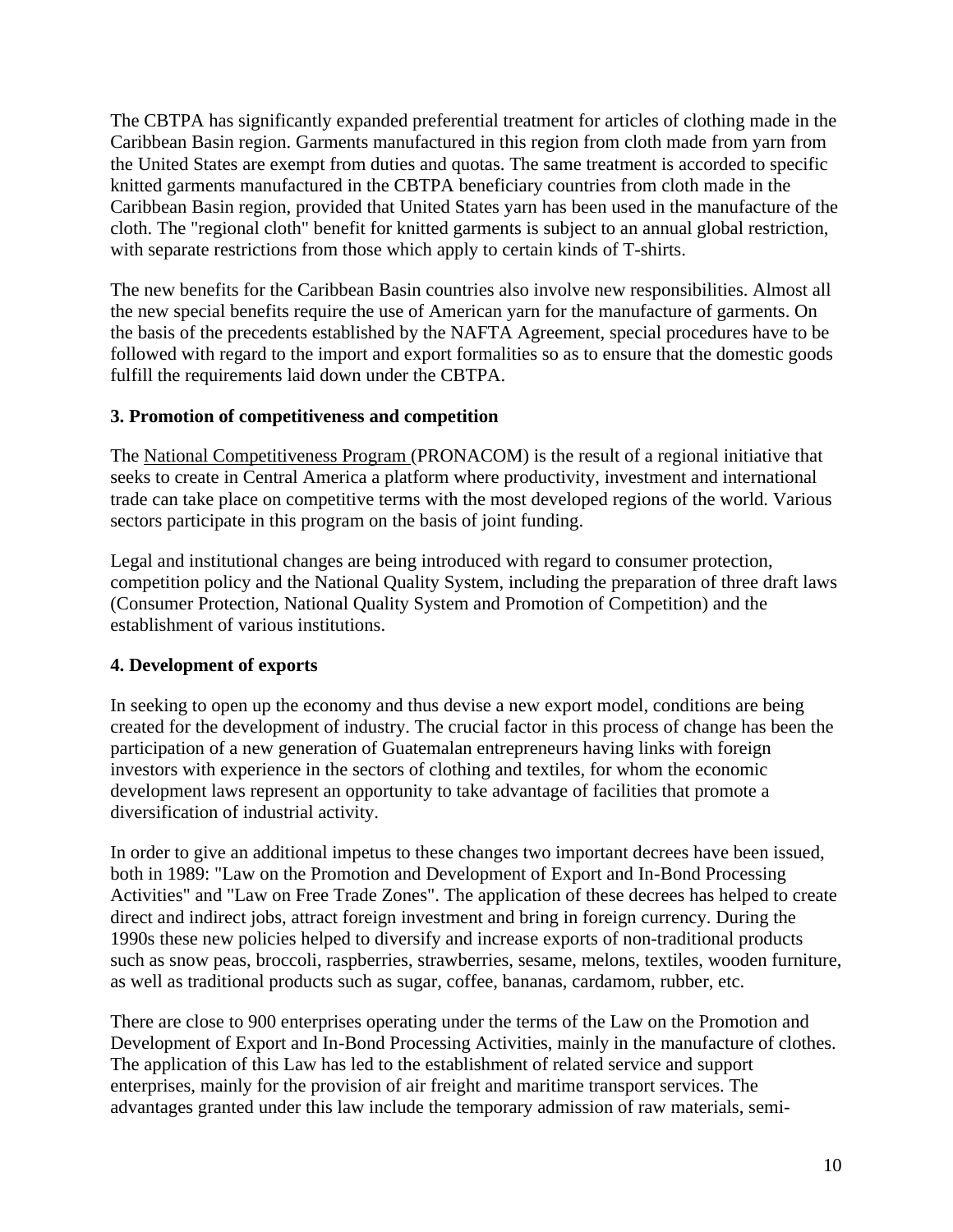finished products, intermediate products, packing materials, containers, labels, patterns, samples, machinery and equipment, parts, components and accessories; exemption from import taxes, customs duties and value added tax on the import of machinery and equipment, parts, components and accessories; exemption from income tax for ten years; and exemption from ordinary and extraordinary export taxes.

There are currently 13 free trade zones in operation and eight more are being developed. Of these free trade zones only one is administered by the State. The benefits for the entity administering the free-trade zone include exemption from taxes, customs duties and charges that apply to the import of machinery, equipment, tools and material intended for the construction of the infrastructure and installations; exemption from income tax for ten years; and exemption from taxes, customs duties and other charges that apply to the import and consumption of fuel oil, bunker oil and butane gas and propane for the generation of electrical power.

The benefits for the users of the free-trade zones include exemption from taxes, customs duties and charges that apply to the import of machinery, equipment, tools, raw materials and other materials used in the production of goods or the supply of services; exemption from taxes, customs duties and charges that apply to the import of goods or components that are stored in the free-trade zone prior to their marketing; exemption from income tax for ten years for industrial and service users and for five years for commercial users; and exemption from value added tax on the transfer of goods from within and between free-trade zones. These measures will have to be modified to put Guatemala in line with WTO provisions by 2007.

Efforts to modernize and strengthen the executive branch have resulted in a series of measures to adapt the laws, policies, institutions and ways of supplying services as well as its management systems. This process of modernization and institutional consolidation has involved the establishment of various institutions needed to enable the State to respond to constant change. They include the Tax Administration Office, which is responsible for the collection, administration, supervision and control of domestic taxes and import duties, and the Telecommunications Authority, a technical body which administers and supervises the use of the radio spectrum and the telecommunications register. In addition, the Ministry of the Economy has been restructured (see below) so as to enable it to ensure Guatemala's effective participation in the multilateral trading system, as well as in regional and bilateral agreements.

#### **II. Recent trade policy developments**

In the recent past Guatemala has made significant progress in the degree of trade liberalization, the promotion and diversification of exports and in conducting international negotiations. There have also been important advances in the reactivation of the Central American Common Market and the application of the world trade rules established by the WTO. The Central American Presidents recognize the need to give new impetus to the process of Central American economic integration and basing their action on the principles of the General Treaty on Central American Economic Integration, signed on 29 October 1993, that "the States' parties undertake to establish a customs union between their territories for the purpose of giving free transit to goods independently of their origin, following customs clearance, in any of the Member States, of the products from third countries.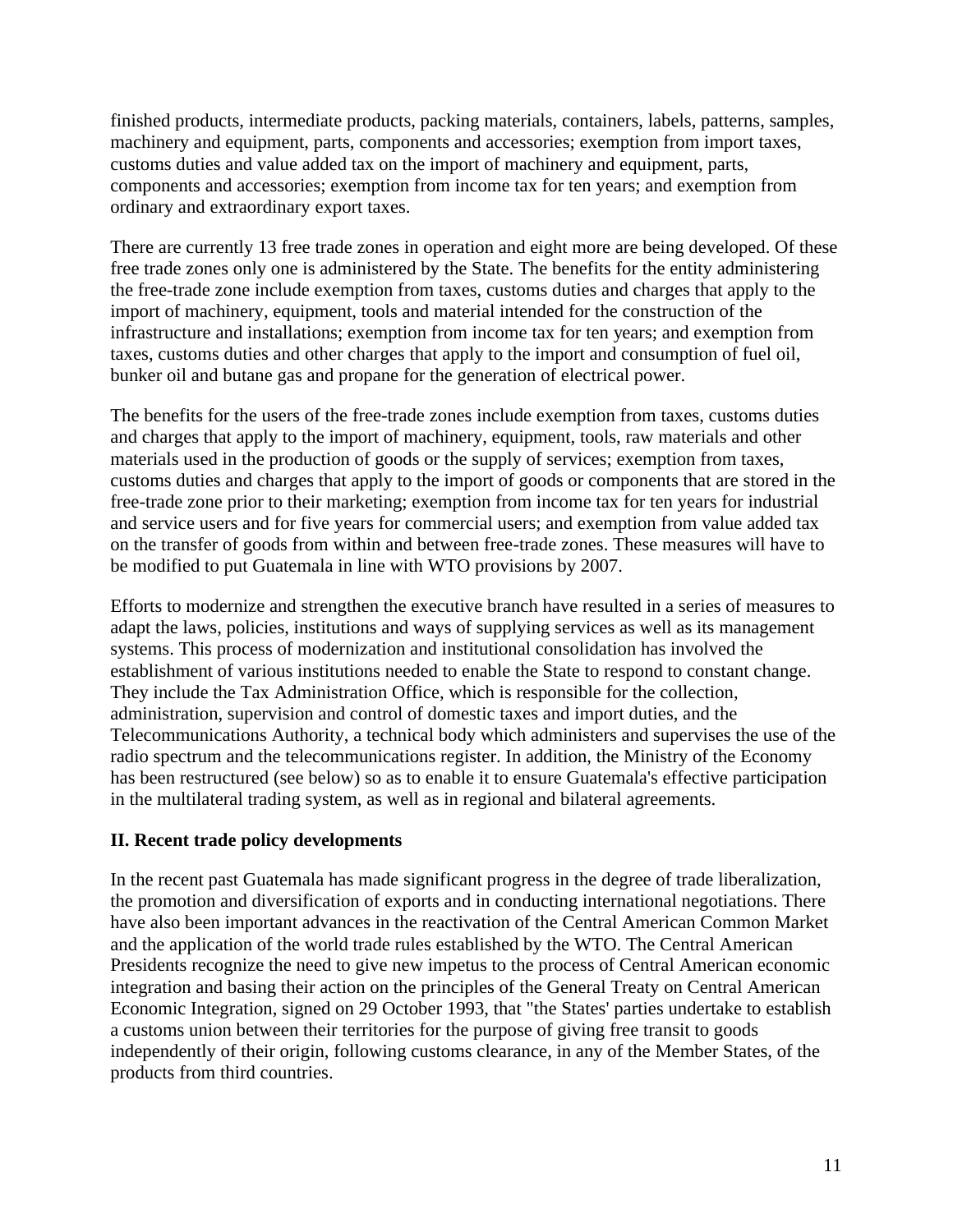#### **1. Multilateral trading system**

Guatemala acceded to the General Agreement on Tariffs and Trade (GATT) on 10 October 1991 when the Uruguay Round was already in the process of being negotiated. This important step for Guatemala marked a new era of trade liberalization and export promotion.

During the negotiation of the Uruguay Round Guatemala recognized the need for an international legally binding system that would regulate trade between countries, bringing certainty and transparency in the application of their domestic laws, as well as the need for greater openness of protected and captive markets so as to promote the exports of traditional and non-traditional products. This was particularly important in the agricultural sector which represents one of the country's main economic activities, since it contributes 23% to GDP and employs 39% per cent of the working population. The agricultural sector represents about 60% of Guatemala's exports, which are concentrated on traditional products such as coffee, sugar, bananas and cardamom.

The negotiations of the Uruguay Round gave Guatemala an opportunity to improve the conditions of access for its products and to ensure regulated trade and legal certainty, while enhancing the possibility of expanding its exports to new markets, especially non-traditional products.

Guatemala's objective in joining the World Trade Organization was to benefit from a more disciplined trade system, including the establishment of tariff ceilings, the reduction and regulation of subsidies, the tariffication of non-tariff barriers in agriculture and a framework for international trade that would provide a basis for improving the current terms of agricultural trade.

In response to the commitments deriving from the Agreement on Trade-Related Aspects of Intellectual Property Rights (TRIPS Agreement), the Ministry of the Economy introduced the Industrial Property Law, which was approved on 1 November 2000 under Decree No. 57-2000. This law provides protection for intellectual property rights similar to that existing in other countries, so that individuals and enterprises in Guatemala may enjoy legal remedies comparable to those available to their competitors in other countries with more advanced legislation and thus be able to prevent the copying or imitation of their products, manufacturing processes, trademarks, tradenames, etc.

#### **2. Regional Integration and trade agreements**

Central American integration received new momentum after the signing of the Framework Agreement for the Establishment of a customs union between El Salvador and Guatemala, on 13 January 2000. The two countries have achieved substantial progress regard to tariffs, customs harmonization, sanitary registers and tax harmonization. Work on these issues has continued between El Salvador, Guatemala, Honduras and Nicaragua and on August 2000 the Governments of Nicaragua and Honduras expressed their decision to formally join the customs union course. In June 2002 Costa Rica announced their will to join the process so that the whole region can become a single customs area, before proceeding towards the creation of an economic union.

In the Declaration of the Presidents of the Summit of the Americas held in Miami in 1994 the countries undertook to construct a free-trade area, the negotiations of which would be concluded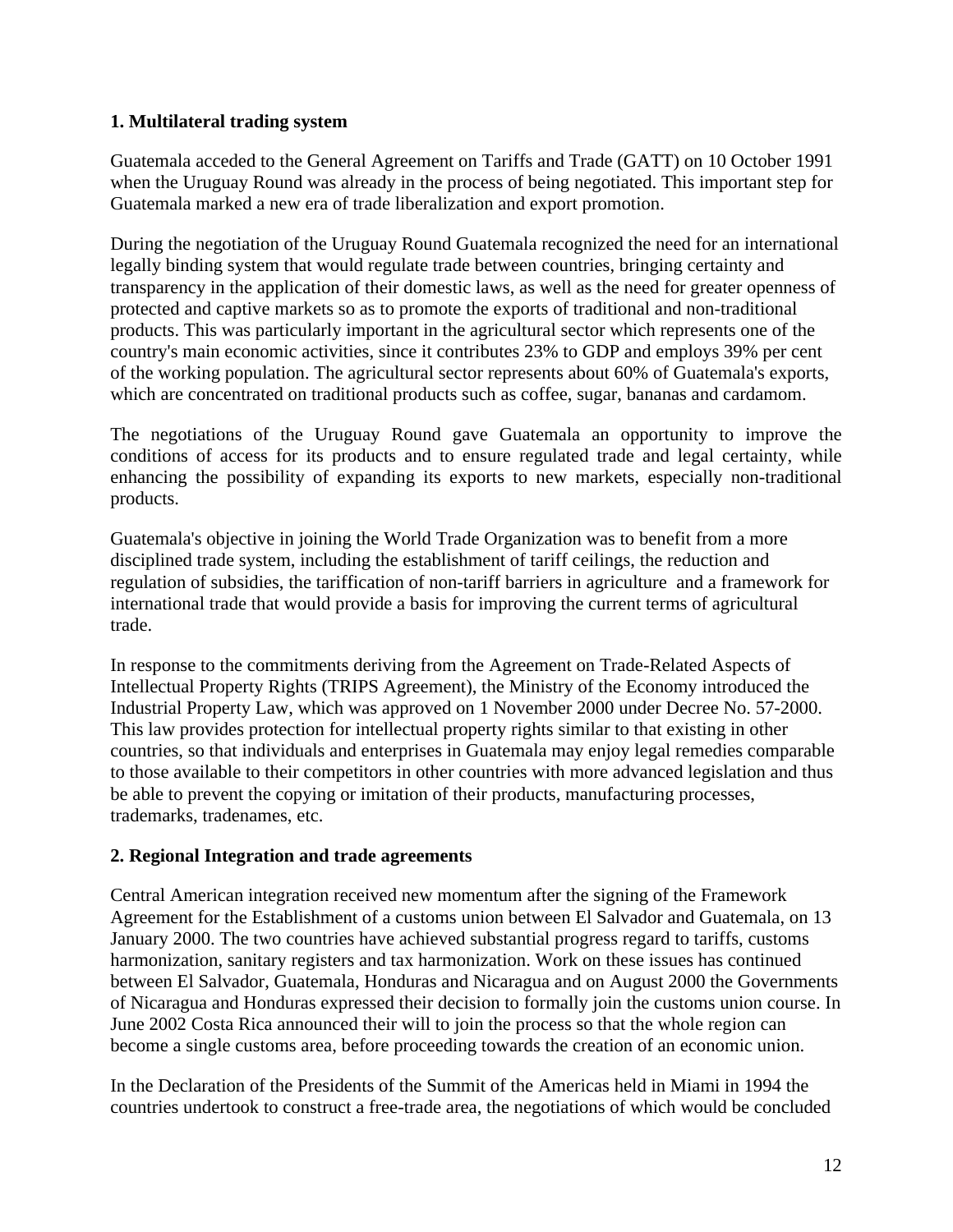in 2005. Guatemala has participated actively in the negotiating groups established by the Hemisphere's ministers of trade so as to ensure adequate treatment, as a country with a relatively lower level of economic development, in respect of the subjects currently being negotiated.

Mexico. The trade agreement signed by Guatemala, Honduras and El Salvador with Mexico came into force on 15 March 2001 and was the first instrument of this kind signed by Guatemala. It is expected that this agreement will enable Guatemalan industry, agriculture and business to export more goods to Mexico at lower tariff rates than at present. In addition, it will encourage foreign investment in Guatemala for the purpose of exporting to the Mexican market.

Dominican Republic. The FTA between Guatemala, Honduras, El Salvador, Nicaragua and Costa Rica, and the Dominican Republic came into force on 15 October 2001. The more important objectives are: to stimulate the expansion and diversification of the trade in goods and services between the parties; to promote conditions of free competition within the free-trade area, through the reciprocal elimination of trade barriers to goods and services originating in the parties' territories; to promote and protect investment directed to making intensive use of the advantages that are offered by the parties' markets; and to establish effective procedures for the application and implementation of this agreement as regards its joint administration and the settlement of disputes.

Panama. The purpose of negotiating this free-trade agreement is to create an instrument to update the existing bilateral preferential agreements on trade liberalization and include access to trade in services and investment opportunities. The normative part was signed on 16 May 2001 in Panama City and the annexes, which include the schedules of tariff reductions and the services sector reservations, are expected to be negotiated shortly.

Canada. Trade with Canada is at a relatively low level. However, given the respective productive structures, it would appear that the two markets are complementary and not direct competitors, so that there is considerable potential for trade, and consequently negotiations for a free-trade agreement will be pursued jointly with El Salvador, Honduras and Nicaragua.

Chile. The Central American countries started negotiations to sign a free trade agreement with Chile on August 1998 at a meeting of deputy foreign ministers of the countries. On October 1999, in Guatemala City, the Presidents of Costa Rica, El Salvador, Honduras, Guatemala, Nicaragua and Chile signed the definitive text of the Free-trade Agreement between Chile and Central America. To date, the annexes are still awaiting negotiation.

US-CAFTA. After the approval of the Trade Promotion Authority granted by the US Congress to the President, talks between the US and the Central American countries started with the objective of reaching a free trade agreement. The government of Guatemala has just named a chief negotiator to conduct the country's strategy. The private sector will participate, as it does in FTAA, through CENCIT, the Entrepreneur Commission for International Trade Negotiations (see below).

Cuba. The Partial Scope Agreement between Guatemala and Cuba was signed in Havana on 29 January 1999 and came into force on 18 May 2001. Its objective is to grant tariff preferences and eliminate non-tariff restrictions so as to facilitate, expand, diversify and promote trade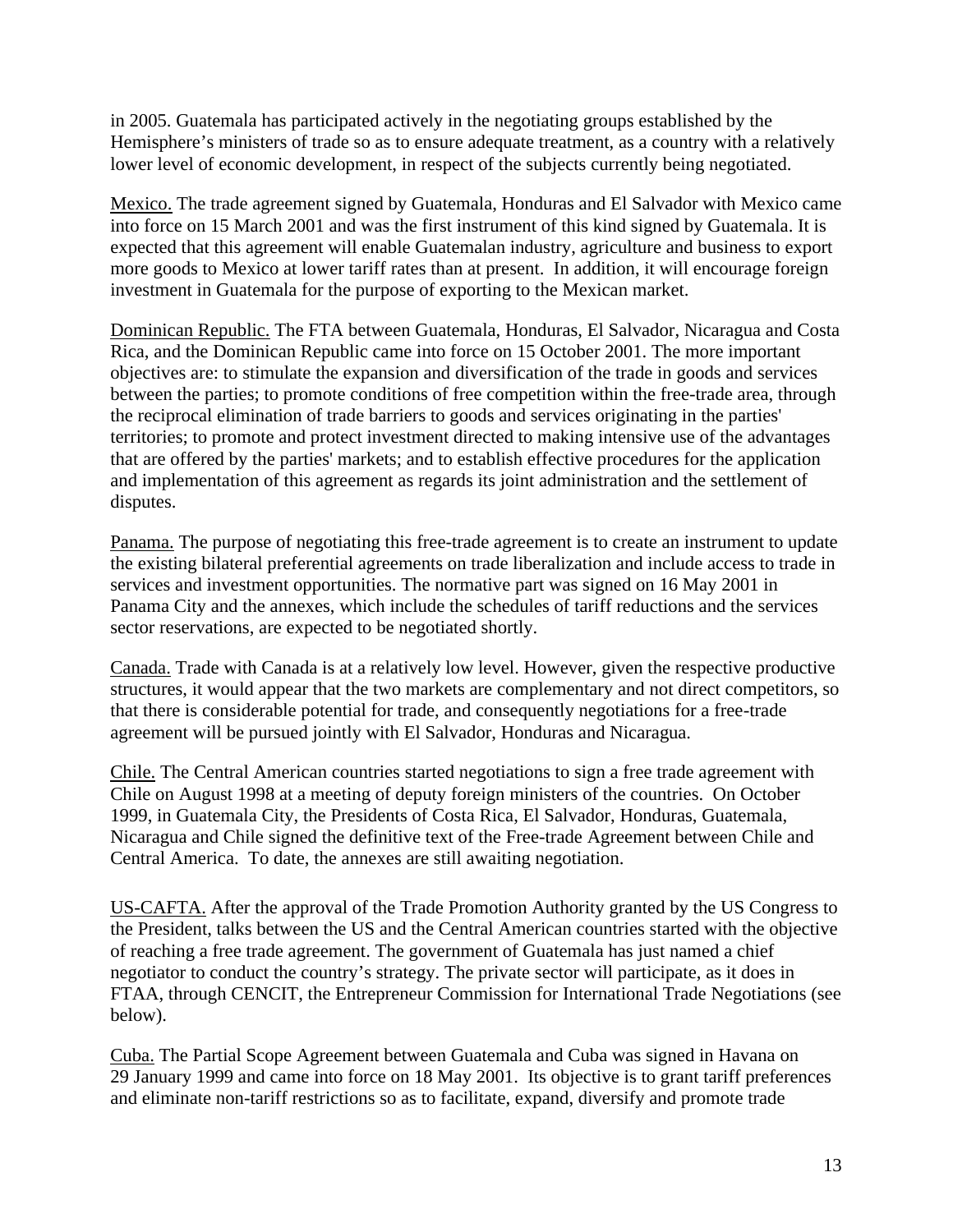between Guatemala and Cuba, as well as to adopt measures and pursue actions so as to stimulate the process of Latin American integration.

Venezuela and Colombia. In 1984 and 1985 Guatemala signed Partial Scope Agreements with Colombia and Venezuela. Steps have been taken in recent months to renegotiate these agreements with a view to increasing trade.

#### **3. Investment promotion agreements**

As part of its policy to protect foreign investment through agreements for the promotion and reciprocal protection of such investment, Guatemala grants substantial guarantees, including guarantees of due legal process on the reception of such investment, as well as protection and stability for the investor. Agreements of this kind have been negotiated and approved in recent years with Argentina, Chile, Chinese Taipei, Cuba, France, Korea and the Netherlands. Other agreements are currently going through the legislative process for approval or are being negotiated.

#### **4. Unilateral liberalization measures**

From 1986 onwards a process of trade liberalization was initiated through the elimination of 95% of non-tariff restrictions, such as quotas and export licenses, and the reduction of tariff levels from an average of 60% to the current 7.38%, with a ceiling of 15% and a floor of 0% as of 1996. This liberalization substantially reduced the anti-export bias resulting from tariffs on imported inputs.

#### **III. Institutional framework for trade policy decisions and implementation of agreements.**

#### **1. Design and implementation of trade policy**

The increasing importance of international trade and economic relations and the intensification of trade agreements during the nineties made it necessary to create a new institutional structure within the Ministry of Economics in 1997. Hence it was divided into three vice-ministries: Integration and External Trade; Investment and Competition; and Micro, Small and Mediumsized enterprises. This structure was put into practice in 2002 following Government Agreement Number 182-2000.

The National Council for the Promotion of Exports (CONAPEX), was created in 1986 with the aim of advising the President of Guatemala on the national foreign trade policy and to ensure its instrumentation and execution, as well as to propose and execute the national policy to enhance and diversify exports. CONAPEX includes representatives from both the public and private sectors. The Ministry of Economics leads CONAPEX and the other Government agencies taking part are the Ministries of Finance; Agriculture, Livestock and Food, Communications, Transport and Public Infrastructure, and the Central Bank. Cámara Empresarial de Guatemala appoints the private sector representatives from the agriculture, industry, finance, tourism, retail and cooperatives sectors.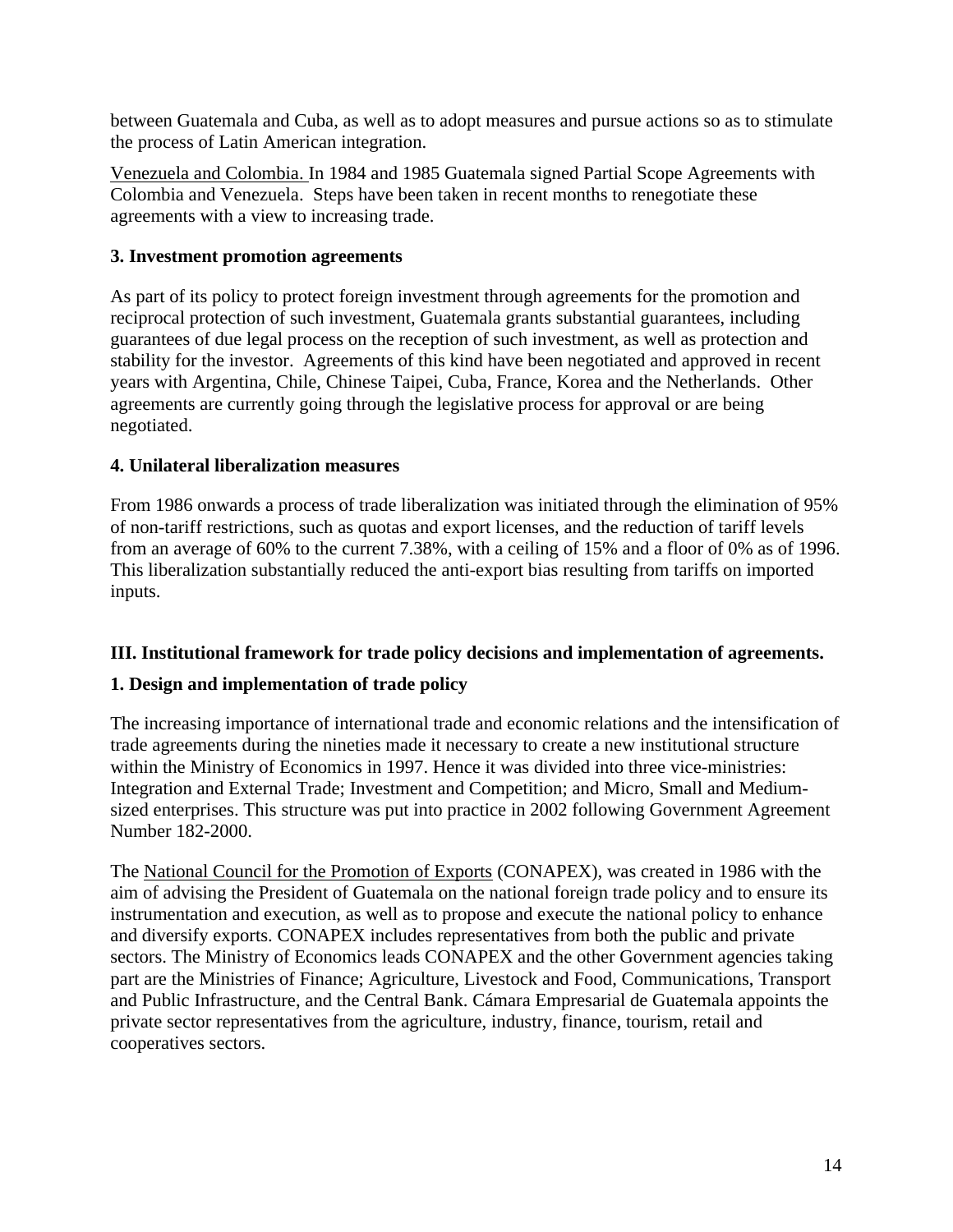The Ministry of the Economy, through the Vice-Ministry for Integration and External Trade is the responsible entity for the formulation and coordination of trade policy and the conducting of negotiations of economic international agreements and its subsequent administration.

The Vice-Ministry includes three Directorates: External trade policy, Administration of external trade and Economic analysis. It employs more than 70 people and its approved budget for 2000 was Q13.3 million, around (US\$1.8 million).

The Directorate for External Trade Policy is responsible for international economic negotiations, including both protection agreements and investment promotion. The DETP designs, formulates and executes the negotiating strategy in consultation with the relevant governmental entities. It also acts as the counterpart of the Guatemala´s permanent mission before the WTO and supports the Vice ministry in the design and negotiation of FTA´s, in the process of Central American integration and in the enhancement of exports.

The Directorate for the Administration of Foreign Trade is the responsible entity for the implementation and follow-up of the international agreements signed by Guatemala. The punctual execution of specific areas of the agreements corresponds to other relevant government institutions, which requires efficient coordination, dissemination of information with those specialized agencies.

The Directorate of Economic Analysis is new in the structure of the Vice ministry and its function is to analyze economic, social, and political information and issues to support decision at the Ministry level.

There are trade bureaus in several countries which promote exports, investment and tourism and follow-up the trade policies of such countries. The bureaus are coordinated by CONAPEX and there are four in the US, one in Mexico and one in Germany.

#### **2. Conduct of international economic agreements**

The Ministry of Foreign Relations is responsible before Congress for the conduct of international agreements in general and the economic ones in particular. The Ministry of the Economy collaborates in this procedure by presenting to Congress all necessary information for international negotiations and explaining the contents and scope of the agreements.

#### **3. Other matters related to trade and development polices**

Human capital is key to impel the development of the country. Governmental driving in this matter has been oriented to observe the accomplishment of labor laws, to promote dialogue and consensus between employers and employees and to design global policies of qualification and professional formation. The Ministry of Labor is the agency responsible for employment policy, promotion, and training; furthermore, it promotes and harmonizes the labor relations and guards for the fulfillment of labor laws and social prevention.

Rights and obligations of employers and employees are governed by the Labor Code. In 2001 reforms were introduced to strengthen the competence of the Ministry of Labor to impose economic penalties in cases of violations to the labor law.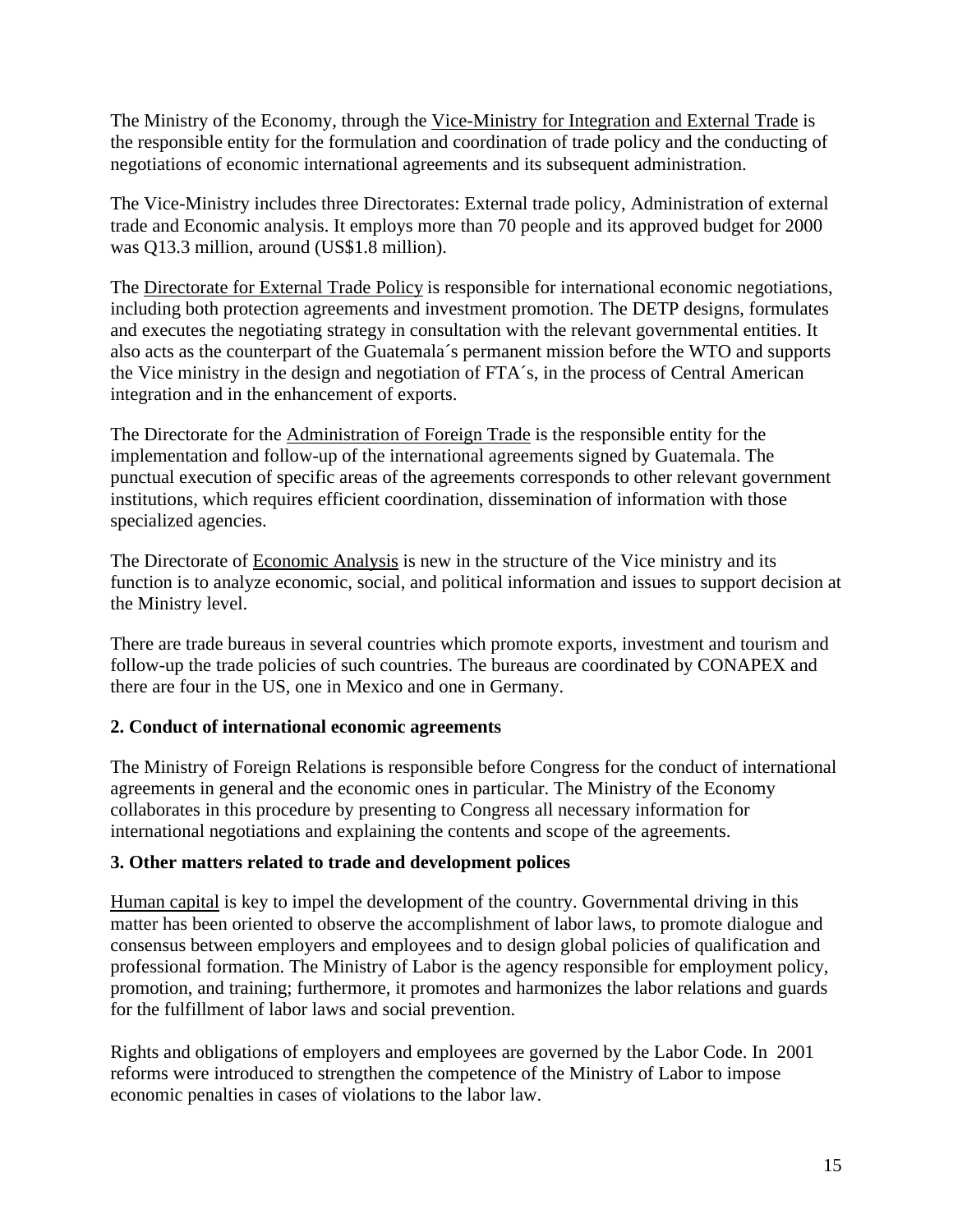The department of Labor Statistics generates the labor statistics; coordinates and responds the requests of labor statistics by the International Labor Organization, evaluates the statistics that take place in the dependencies and decentralized organizations of the Ministry, among others. Guatemala's employment statistics provide information only on employment in the formal sector.

Guatemala has ratified different agreements with the ILO, such as job management, rest and vacations, employment and human resources, special category of workers, working hours, equality of opportunities and treatment, free union, plantations, prohibition of force work, security and hygiene at work, social security, women's work, children's work, migrant workers, indigenous workers and revision of agreements.

Government procurement is regulated by the Government Contracts Law (Decree 57-92) of 21 October 1992 and its regulations, which apply to all state organizations, including decentralized and independent entities, municipalities, and state-owned public companies. Each public-sector entity carries out its own planning and makes purchases based on such planning and financial availability. This law establishes five different applicable contracting procedures, which are: 1) public bidding, 2) private bidding, 3) open contract, 4) direct acquisition, and 5) public auctioning of state-owned goods and enterprises (divestiture procedures).

In the case of the open contract modality, the invitation to tender is published in both the *Official Gazette* and a newspaper of major circulation, in order to guarantee its transparency, and the time-limit for the presentation of offers is twenty days. Bidding is open to the public and attended by one observer designated by all of the companies, one from the Chamber of Industry and one from the Chamber of Commerce who, once the contract has been awarded, issue a report guaranteeing or otherwise the transparency of the process. All information related to such contracts is posted on the Directorate's Web site.

A Bidding Committee is established for each procurement under the public tender and quotation regimes, this is the only competent institution to receive and qualify offers and to adjudicate. Decisions are taken by the Committee on the basis of quality, price, time, and other characteristics as provided in the tender documents.

The Regulations for the Government Contracts Law (Governmental Decisions 1056-92 and 487- 94) establish a Register of Suppliers with rules for inscription and payment of value-added tax. The Law and the Regulations do not contain any nationality or residency requirements for registration.

The Regulatory Directorate for Government Procurement, created by the Governmental Decision 476-8000 of October 2000, is the entity responsible for government procurement. Although, government procurement is decentralized, the open contract system is centralized at the Regulatory Directorate, which is responsible for awarding such contracts, nevertheless it is the executive units which inform suppliers awarded contracts under this systems of procurement requirements.

The Guatemalan Government is currently striving to guarantee the transparency of its procurement processes. For example, the Regulatory Directorate for Government Procurement, in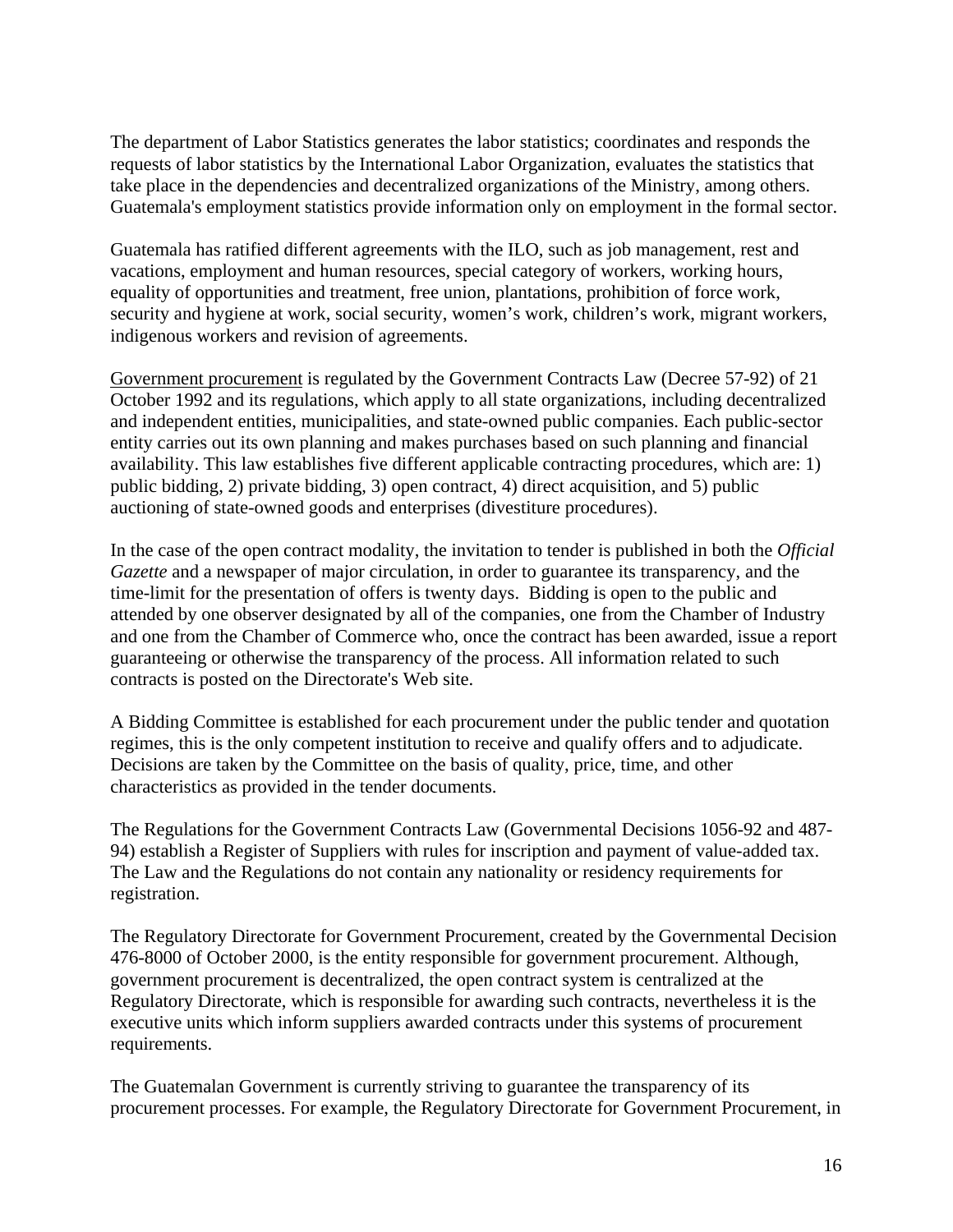conjunction with consultants from the Financial Management Program of the Integrated Financial Management System (SIAF), is reviewing a new model Government Procurement Act based on the United Nations Commission on International Trade Law (UNCITRAL).

This Directorate, with the backing of the Ministry of Public Finance, the Inter-American Development Bank (IDB) and the World Bank, is promoting a Government Procurement Dissemination Program which publishes all information related to procurement on a web site. Guatemala is not party to the WTO plurilateral Agreement on Government Procurement and has not considered either acceding or requesting status as an observer to this Agreement.

As regards to Environmental Policies legislation is not well structured as a system, and lacks organizational and hierarchical coherence. There are international treaties that were signed but are not fully observed. Some institutions lack adequate legal structure and capacities related to monitoring.

From 1986 companies are required to present an Environmental Impact study to the National Commission for the Environment (CONAMA) for their new projects. The compliance with this rule depends on the institutional capacities of government agencies to enforce it. The public sector has engaged in dialogue with the industrial sector and arrived to some agreements.

In January 2001 the Ministry of Environment and Natural Resources was created, centralizing other previous offices like CONAMA and The Secretary of Environment and Natural Resources. This is now the agency responsible for environmental policy, as well as law enforcement. It presented the National Strategic Environmental Agenda 2000-2004.

#### **4. The role of the private sector**

The private sector participate through CONAPEX and CENCIT in the trade policy design and negotiations. CENCIT is the Entrepreneurship Commission for International Trade Negotiations. This is a multisectorial organization of the private sector of Guatemala created in 1994, in which a number of entrepreneurs associations and organizations participate, namely the Federation of the Small and Medium Sized Firms, the Chambers of Finance, Industry, Agriculture, Commerce, Construction and Tourism, Professional colleges, the National Coordinator of Transport and the Non-Traditional Exporters' Association.

The CENCIT takes responsibility for the analysis, consultation, and information about the relevant topics for trade negotiations. Besides, it formulates proposals and strategies at the sectoral, national, and regional levels to reach agreements in the negotiations. CENCIT puts forward its entrepreneurial vision before the government and civil society to have an effect on the processes of negotiations.

In the particular case of the US-CAFTA negotiations, CENCIT considers that it would be necessary to address the following areas for Guatemala to have a satisfactory agreement: strengthening of inter-sectoral relations; negotiating skills of business sector; dissemination of impact of the agreement; strengthening of consensus building among Central American countries; and strengthening of the national negotiating team.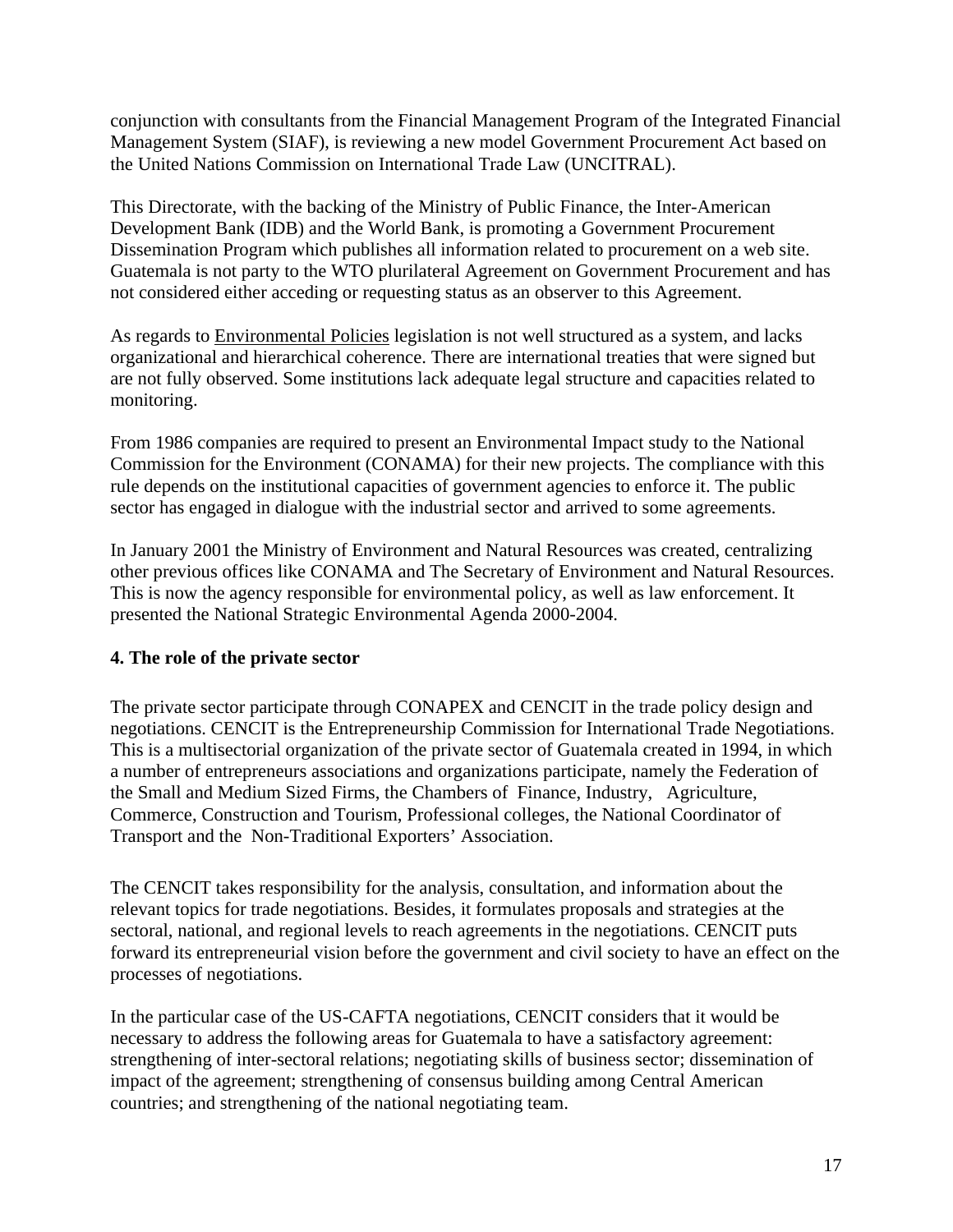#### **PART B**

#### **TRADE CAPACITY-BUILDING ASSESSMENT AND NEEDS**

This Part is divided into three broad areas, related to the stages of the US-CAFTA process: Trade Negotiation Preparation and Participation; Trade Agreement Implementation, and Transition to Free Trade, which comprises macroeconomic and sectoral changes, including structural changes, relating to the US-CAFTA.

The purpose of this section is to identify trade related cooperation needs for each of these three stages of the US-CAFTA process. Cooperation and technical assistance for each of the three areas might be forthcoming before or during the execution of each one of them. Thus, to solve a particular need, *e.g.* during the implementation stage, might request immediate assistance. In part B of this document identified cooperation needs are structured and prioritized to facilitate its use as an input for the undertaking of possible cooperation projects.

The method followed to complete this part basically consisted of interviews with relevant government officials and public sector representatives –individuals, organizations, associations, and consultants– and also the examination of a variety of documents and reports, both from the Government and from international and domestic non-governmental sources.

Interviews took place in Guatemala (21-23 October) and were conducted jointly by Government officials (MINECO) and the ECLAC team. AID and SIECA staff participated in most of the interviews and their contribution to the discussion was very valuable.

#### **I. Cross Cutting Capacity Needs**

The increasing importance of international trade for Guatemala poses challenges to the country at the international economy context, which is characterized by global and competitive markets and by a fast process of trade agreements negotiations, which also demand a sophisticated technical capacity to administer complex trade disciplines. In order to face these challenges, Guatemala needs to train its human resources and strengthen the institutional base on which these activities of international trade are managed.

In order to build the capacity in Guatemala to negotiate and implement trade agreements and follow a coherent trade liberalization strategy it is important to recognize the strengths and weaknesses in terms of some horizontal issues. These were evaluated through the interviews and the following panorama appears.

1. In terms of experienced personnel and sufficient staff, the ministries and agencies involved in trade negotiations normally have limited human resources devoted to these issues, indicating that the pressing and growing needs derived from the negotiating /implementing agenda will not only stretch their capacity to its limits but evidence gaps that will have to be filled. Expertise of the individuals is adequate, some have masters degrees and have been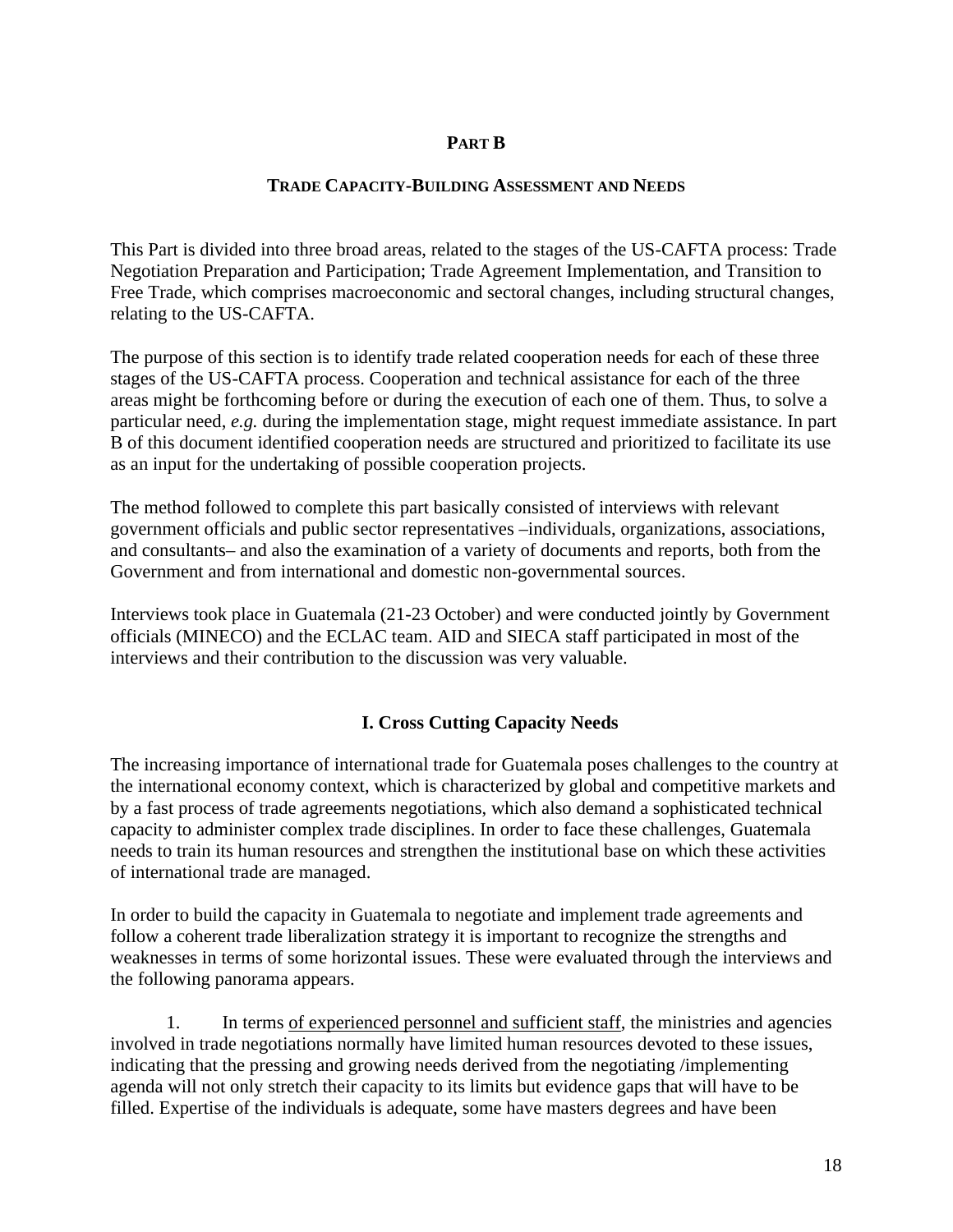exposed to internationally recognize courses and training (such as the WTO). Their permanence in the relevant institutions varies from two, five, ten and up to 18 years –in the technical, midechelon levels— while mobility and turnover at the executive, politically appointed levels is extremely high. That entails that although institutional capacity and relevant historical and institutional knowledge is there, the heads of department and political appointees do not necessarily share this experience.

2. As an illustration of the above it is necessary to have additional human resources and further training to develop critical activities in the Vice-Ministry of Integration and External Trade of the Ministry of Economics. The actual human resources find it difficult to take ahead parallel processes of negotiation and prepare the technical bases to sustain them. Second, it is advisable to increase the hardware and telecommunications equipment for information processing and analysis, establishment of fluid coordination and communication, organization of information for analysis and formulation of policies, as well as preparation of materials of public diffusion. Informative materials about trade should be more abundant, as well as the communication and diffusion capacity through integrated systems of Intranet, Internet and Web Pages, as its demand grows with new trade commitments. Third, the new structure will have the responsibility to submit the negotiated agreements, and therefore the application of the rights and obligations assumed, in such diverse fora as WTO, Central American Integration, bilateral agreements, and others. One of the priorities is to strengthen the capacity of undertaking investigations about subsides, antidumping and countervailing measures and give relevant recommendations to the Minister of Economics.

3. The policy making process and their impact on both the negotiation and implementation of trade agreement varies among institutions. It is clearly established that the main responsibility lies with the Ministry of Economics (MINECO), the others having more an advisory or certifying status. Their participation in the negotiation process is somewhat limited while their role in implementation and interpretation of the agreements is more relevant. Areas for improvement are perceived in terms of either participation, consultation or follow-up during the negotiation process and having access to adequate training and information on the issues under consideration.

4. Institutional capacities are also linked to the specific responsibilities of each institution or ministry. Beyond the advisory roles in some, such as the Ministry of Agriculture, Livestock and Food, there is a role in supporting the economic actors (producers, traders, workers, etc.) in their adaptation to the changed market and competitive conditions. Thus capacities required vary from trade experts, economic analysts, to sectoral promoters and field experts. In other cases, given the regulatory nature of the institution, specific technical expertise is required. In most cases one of the identified needs is training to improve technical capacities and updating on methodologies and technologies given the changing scenario that a freer trade require.

5. Given the inter-institutional nature of most of the work required, most institutions recognized their specialized or partial roles in an overall, cross-cutting exercise, both at the negotiation and implementation phase. The existence of inter-agency and inter-ministerial coordination mechanisms is acknowledged, although its operation has been somewhat ad hoc, limited or modified for the specific negotiations. In the implementation of existing agreements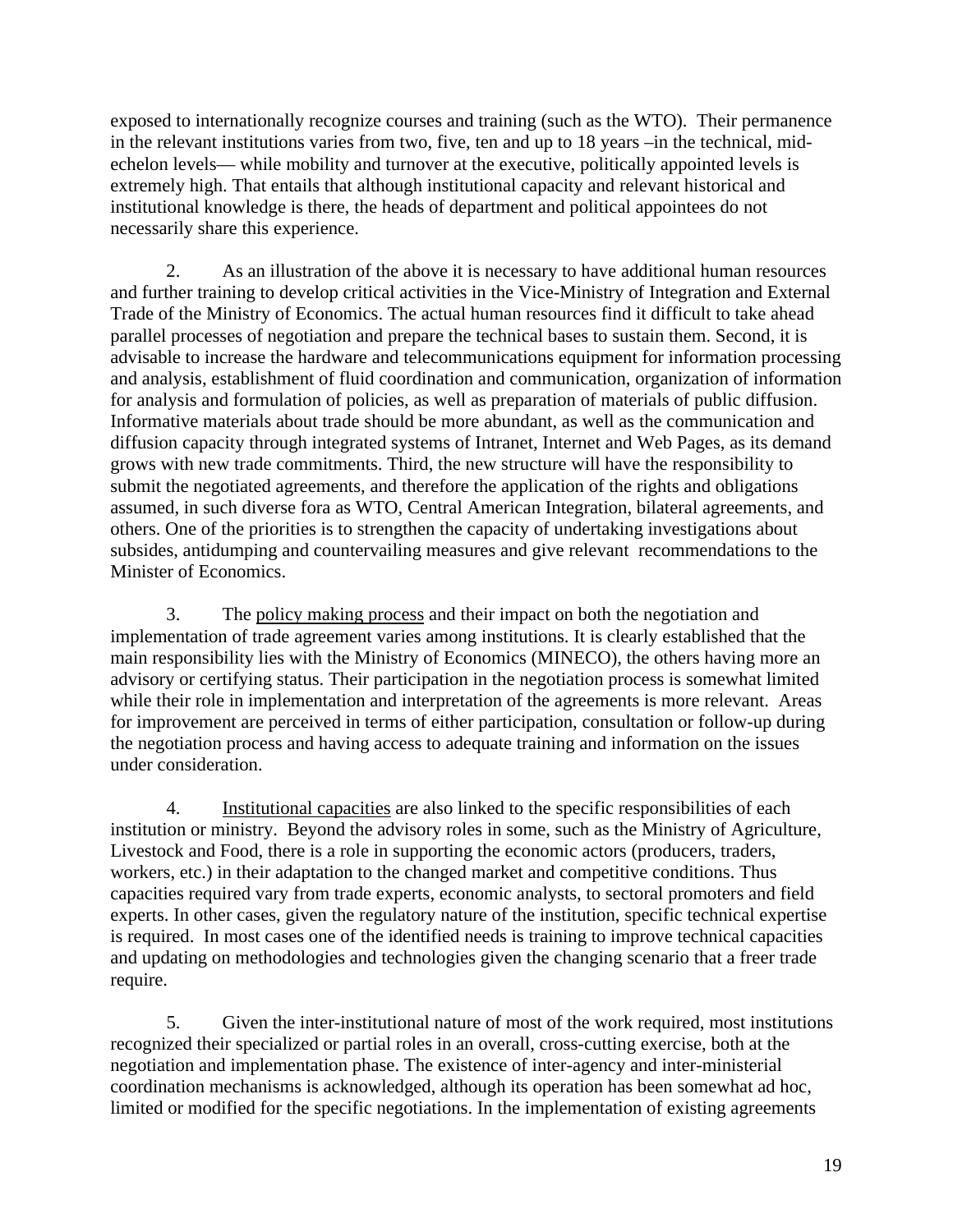the operation of these mechanisms and inter-agency teams has not been really tested, except in the phase of specific issues or problems to be resolved. In Part A of this document the responsibilities of the CONAPEX, CONACOEX and the Vice ministry for Integration and External Trade are explained in some detail.

6. The number of institutions with competence in each area and in the overall aspects of trade is large and the boundaries of responsibility are note necessarily fully outlined. Overlapping and gaps are a recognized problem.

7. Areas for improvement, beyond the training needs already pointed out, are related to adequate resources –both in terms of sufficient budgetary provisions for the emerging demands, and in technical updating, methodologies to be applied, support centers for monitoring of inter-institutional aspects, rationalizing administrative procedure, etc.

8. The issue of trade related regulations and disciplines as a cross cutting issue evidences the existence of numerous codes, laws, regulations and the overriding blanket coverage of the constitution. Lack of harmonization among these leads to overlapping and gaps that have to be corrected. The trade liberalization process and, more precisely, the signing and implementing of FTA's point to the need for updating, rationalizing and reinforcement of many of the existing legal frameworks. Areas to be analyzed and where convergence and complementarity could be established move from the sectoral (health, agricultural, etc.) to the macroeconomic (banking, monetary, fiscal) to the regional (Central American provisions in aspects like customs union, tariff harmonization, transport regulations, conflict settlement, etc.).

9. Consultation, due process, transparency in the application of all these regulations is being advanced both at the national and regional level, although room for improvement is certainly there in order to have a better business facilitation, improved investment climate, and certainty for business undertakings. The consultation processes with the private sector and civil society are an area of particular relevance for improvement.

10. Information technology as a cross cutting issue is one where most national institutions feel the need for improvement. Special aspects include registry and inspection, information flows, control mechanisms, software and tools to manage information, statistical databases and adequately trained staff are emphasized. Assessment of databases evidences information gaps, lack of updating of information, different criteria applied and, sometimes, contradictory or not compatible data. National statistical capabilities are improving but improvement is necessary. Lack of sufficient material resources (hardware, software, personnel, training, etc.) and appropriate allocation of authority, responsibility and means to handle and process of information are some of the relevant issues. There a number of different agencies involved in the process and compatibility and harmonization of their work is an area that has been signaled out as one where capacity building is essential.

11. Trade education is another horizontal area where actions are needed. There is no national consultation / coordination body to this purpose. The Ministry of Economics, on the one hand, and the private sector (under the CENCIT), on the other, have led this role but the need for a more extensive effort, involving the academic sector, civil society organizations, and the media is an area for prioritary actions.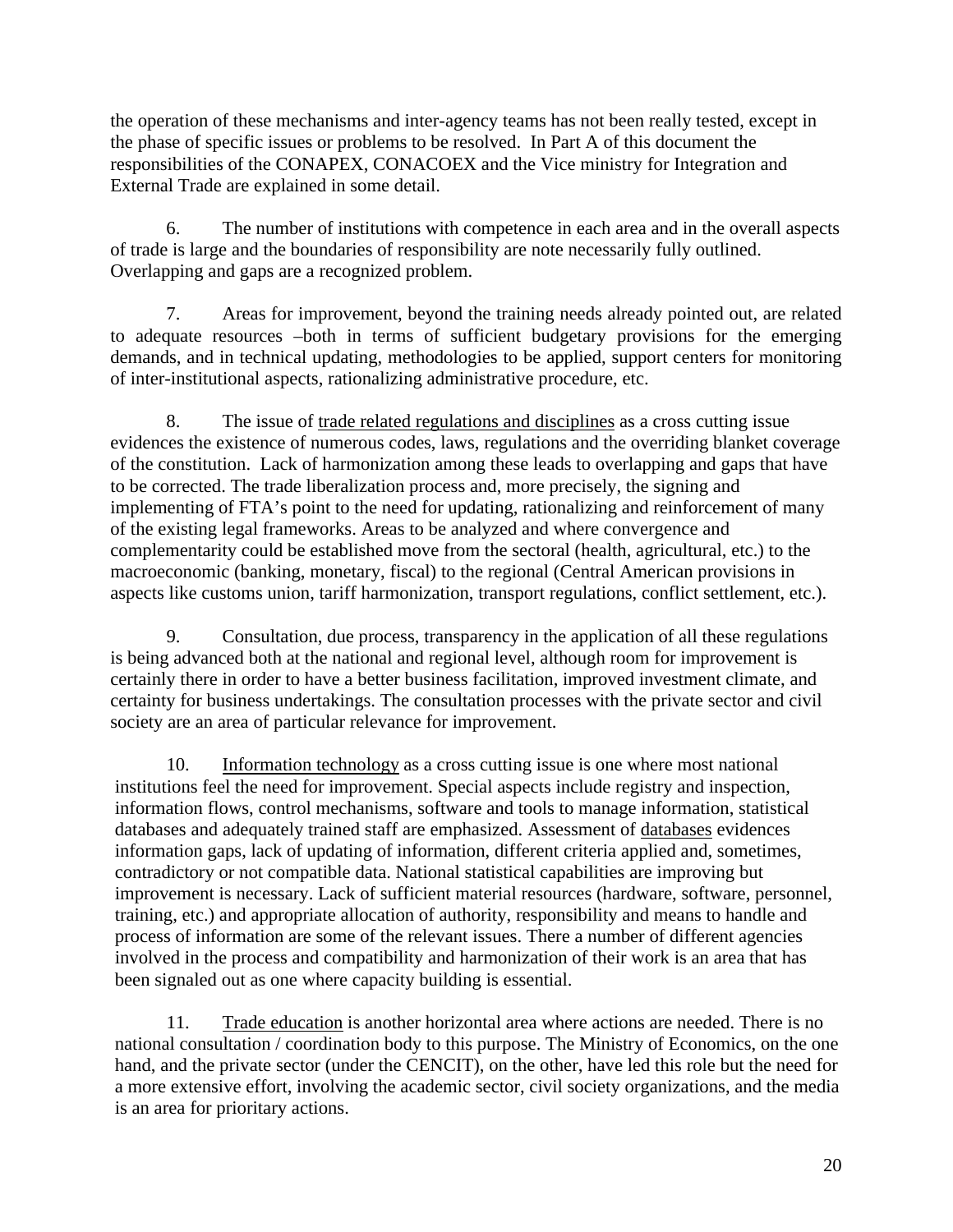12. A related aspect to the previous point is the publication and transparency of laws and regulation. Although most laws and regulations are published in the official Central American gazette, their dissemination and training associated to their implementation is certainly an area that deserves attention and resources. This also implies that the opportunity for stakeholders to comment on these regulations –both as drafts prior to their approval and once adopted for their implementation— is limited. These holds true not only for the private sector and civil society but, within the governmental structure, some limitations exist as to interinstitutional discussion of provisions to be approved or implemented.

13. Sources of technical assistance, although numerous and varied are not necessarily focused to the needs of trade negotiations, treaties implementation and the advancement of freer trade. A more coherent and consistent approach is desired and the plan resulting from this exercise could be a means to move in that direction.

#### **II. Preparation for and Participation in Trade Negotiations**

In this section elements for the formulation of a national action plan to build capacity in Guatemala in the stages of preparation/negotiating process are identified, according to the different views of relevant stakeholders involved directly and indirectly in trade negotiating processes.

Results are summarized in what follows from different perspectives. First, trade related capacity needs identified by the relevant stakeholders are ordered by sector/issue in the phase of preparation for negotiation and participation. Second, capacity needs are again ordered by sector or negotiating area, but during the stage of implementation of the compromises of the agreement. Charts 1, 2 and 3 of the Annex summarize these findings. This charts show the trade issues for which assistance is requested –both before and during implementation– ordered accordingly to the number of times that each issue was mentioned as priority 1, 2 or 3 respectively. Thus chart 1 shows the needs/issues stated as priority 1 by stakeholders, ordered by the number of times mentioned by them. Charts 2 and 3 include the same evidence for priorities 2 and 3 respectively.

Graphs 4-16 of the Annex correspond each to the results by sector/topic of assistance. In this charts account is made of the issues pointed out by stakeholders and are ordered by the number of times they appear as priority 1, 2 and 3. Thus each of charts 4-16 summarizes needs by sector/theme, again both during preparation/participation and implementation.

#### **Trade related capacity-building needs for trade negotiation preparation and participation by sector/topic and priority.**

1. For the negotiation of market access, or the trade liberalization of goods it is a main concern to promote a dialogue and agreement (consensus building) among entrepreneurs, government and civil society regarding the sensitive points of the negotiation, the rhythm acceptable for the liberalization and deregulation process and the establishment of the exception lists. Coordination with the rest of Central American countries is also considered an area where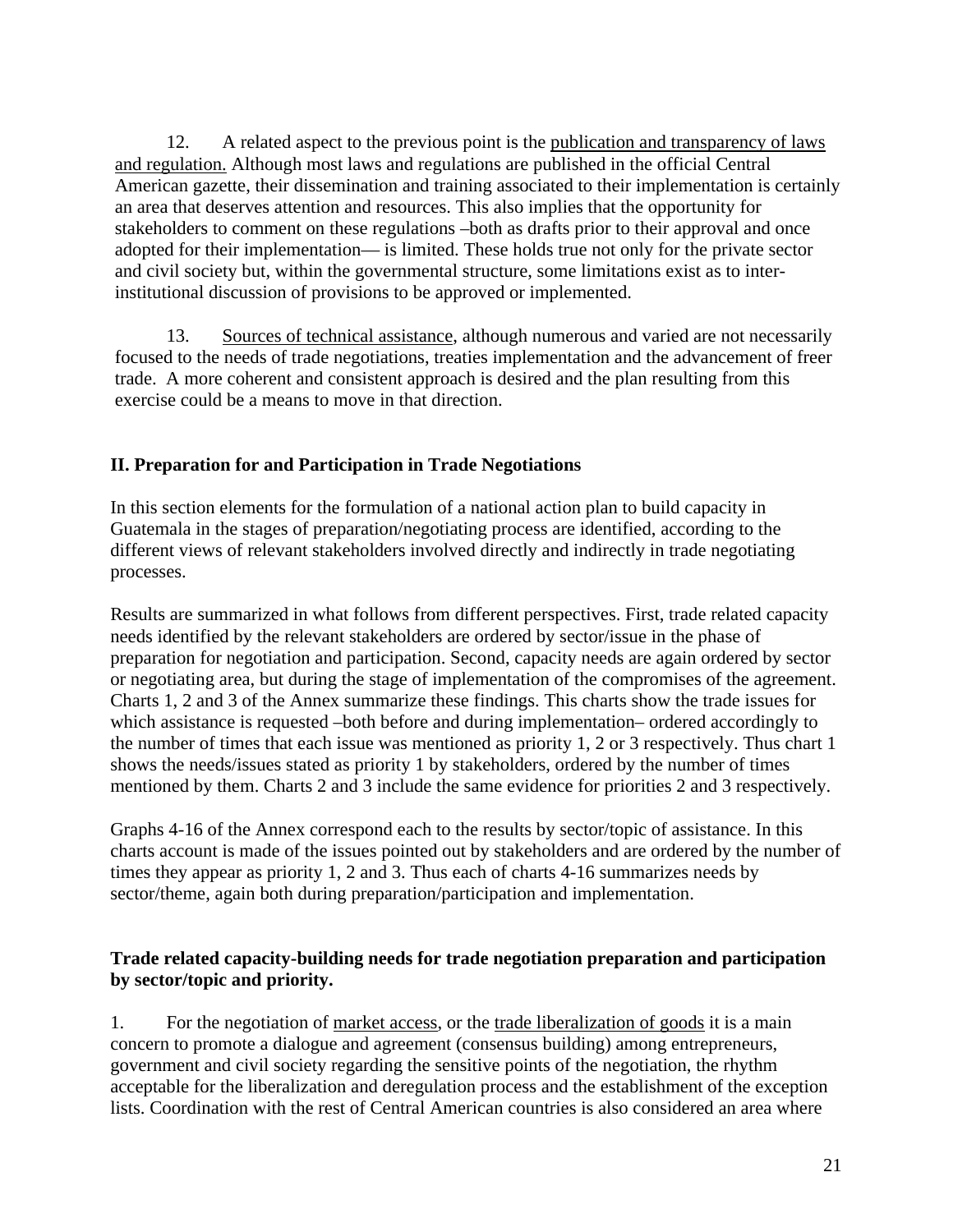actions are needed to reinforce collective negotiating capacity. There is also a recognition that institutional capacity of trade-related bodies has to be strengthened to attain the necessary consensus (both national and regional). An additional aspect is the need to build consciousness in the general public on the objectives, potential results and consequences of a free trade area with the United States.

2. In agricultural products tariff and non tariff measures, monitoring for trade flows and the upgrading of intra-government coordination are needs emphasized by the sectoral institutions both at the national level (Ministry of Agriculture) and regional one (IICA). Transparency in the application of these measures is also a priority. Enabling negotiators to attend meetings is also an important concern alongside upgrading the databases and having a good statistical network system to monitor domestic production. Another relevant issue is the knowledge of how the USDA plays a role in the trade liberalization process. Visits to the United States to have a first hand knowledge of agricultural produce trade procedures should be a necessary step that must be pursued.

3. On non-agricultural products' tariff and non-tariff measures training to increase experience in bilateral and multilateral negotiations as well the improvement of customs facilities have great priority, together with the issues of coordination both within the government and consultation with the private sector and civil society. A related need —less crucial in terms of needs perceived— is the monitoring of trade flows and improving certification and existing information systems.

4. In competition policy capacity needs are assigned to experience in negotiations, and knowledge of commercial competition as well as the need for technical cooperation and staff training. The conducting of marketing studies, the adoption of a competition law (its rules are pending discussion in Congress) and other legal instruments have priority on the basis of knowledge of current laws and regulations in the area and the exchange of experiences.

5. On customs procedures (for non agricultural goods) emphasis is placed on the speedy completion of the Central American customs union through improved intra-government and inter-agency coordination and consultation with private sector and civil society, and consistency over time on rules applied –including certification processes— to avoid cumbersome and unreliable ones. The use of modern communication technologies applied to procedures is also given importance.

6. On dispute settlement staff experience has high priority, particularly in the context of the functioning of panels, dispute settlement measures and existing provisions. The knowledge of international norms and practices has also great importance and second priority is allocated to technical information and documentation.

7. On issues related to environment and trade the questions of coordination (intragovernment or intra-agency) and the knowledge of the relationships between trade, investment and environmental have top priority. Transparency on the requirements and due notification of procedures have second level priority.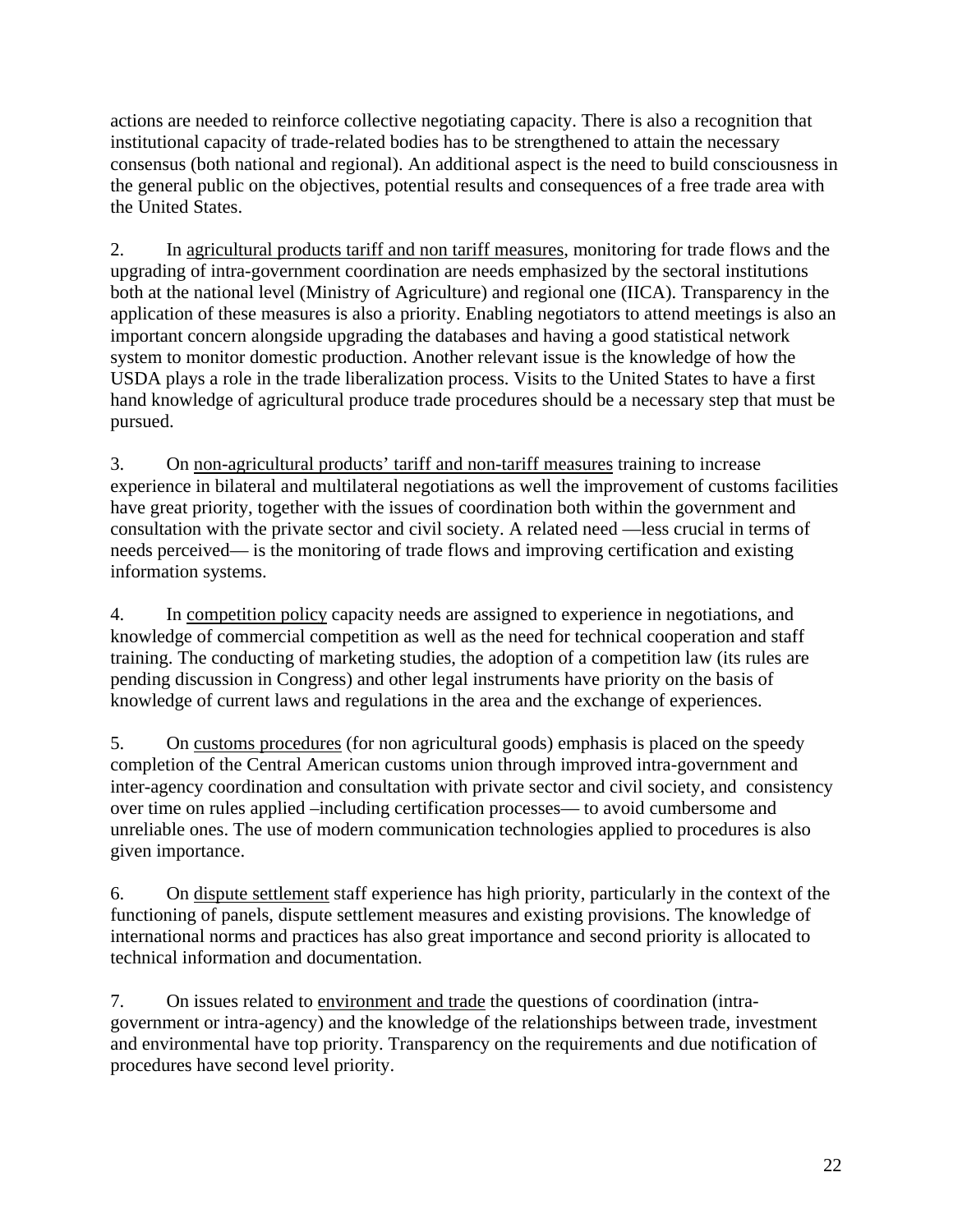8. In respect of government procurement highest priority is assigned to the experience in negotiations alongside adequate coordination within the government and among agencies. The need for relevant information systems and the adjustment of existing regulations and the control of trade flows in government purchases follow are the next priorities.

9. On the question of intellectual property rights appropriately trained staff on negotiations as well as on the use of appropriate equipments and software systems to administer and monitor these rights have the highest significance. This includes both the upgrading of existing offices and establishing the necessary agencies to enable the enforcement of laws and regulations. Appropriate inter-agency coordination and consultation with the private sector and civil society are instrumental to the capability to formulate policy and the availability of statistics through appropriate databases and the handling of technical information are given level 3 priority, alongside access to state of the art literature.

10. On investment issues, policy formulation capability alongside the negotiation of investment agreements has top priority. Improving national statistical capability, access to technical information literature and inter-agency coordination have varying relevance according to different institutions.

11. On labor-related aspects maximum relevance is given to interagency and intragovernmental coordination as well as staff's experience and having relevant participation in international bodies. Knowledge of the regulatory process and its impact on trade and investment have also priority. The Ministry of Labor ascertains the need to strengthening the social dialogue and the institution mainly through training programs for union employers, employees and civil employees.

12. On the question of rules of origin the appropriate intergovernmental coordination for their implementation has paramount importance. Following this overriding need come appropriate certification capabilities, upgrading physical infrastructure, including customs offices and installations and, lastly, appropriate information systems.

13. In respect of the use and administration of safeguards, the updating of capacities of personnel as well as the improved implementation procedures attain top priority, followed by the need to build appropriate intergovernmental coordination. Also importance is given to the control of trade movement of safeguard-affected goods and the adjustment of regulatory procedures.

14. For services the main need is related to developing appropriate privatization and regulation procedures on basic services such as electrical facilities, ports, and transportation (road, air, railroad), as well as on the distribution of energy. Equal importance is given to the analysis of the application and control for existing laws. Appropriate regulatory bodies and a review and/or updating of the legal framework (e.g. telecommunications) are a necessary step to negotiate and speed up the needed investments in these services. Related to this is the need to improve the information and statistics and databases. The improvement in regulations and legal framework for financial, telecommunications and insurance services has also some priority.

15. Priority sectors for investment are roads, railroads, ports and airports, alongside the exploration for oil and gas and the processing and refining of these.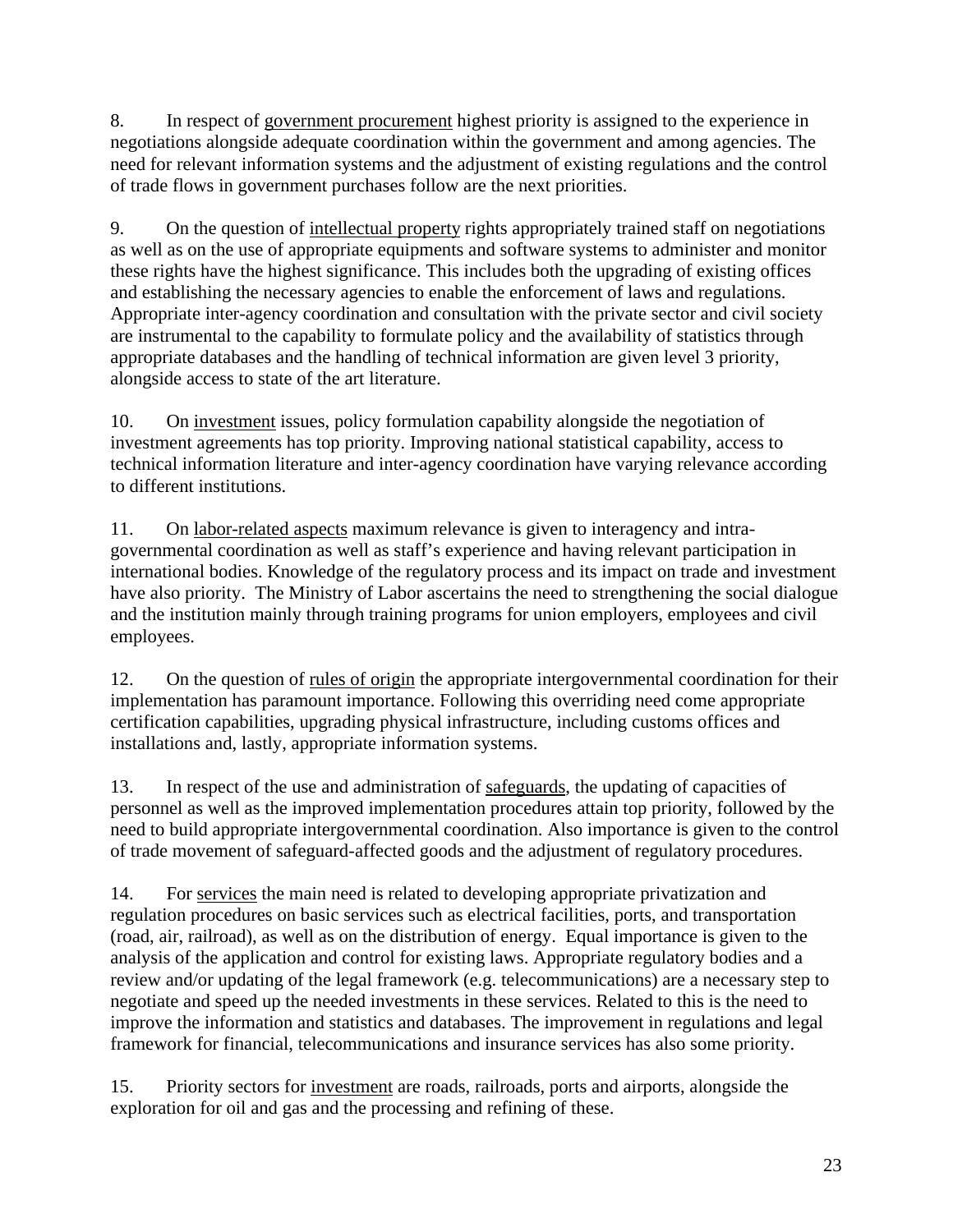16. Standards is an area where capacity building is related to putting in place interinstitutional organizations to exchange information and monitor implementation. Alongside the needs for consultation mechanisms and the training of personnel, the aspect of an information reference system in order to know technical norms, rules and processes for the application of standards is highlighted. The issue of assessing the existing regulatory organizations is relevant to avoid creating unnecessary commercial barriers. The compulsory publication and notification of standards to ensure transparency has also some consideration.

17. On capacity building for negotiation of subsidies, antidumping and countervailing measures top priority goes to acquiring relevant experience on negotiations alongside ensuring intra-government coordination. The establishment of an office responsible for antidumping/countervailing duties is also highly relevant. Issues of coordination of private and public sector and the use of appropriate modern information technology for control and monitoring of trading practices is also relevant, and this is linked to having the relevant statistical information.

18. Finally, in sanitary and phytosanitary measures the following assistance priorities are identified: Establishment of Enquiry Point, Experience in bilateral and/ or multilateral negotiations, Identification of Relevant International Fora and strategic interests, and experience in participation therein; Mechanism(s) to ensure domestic implementation of the WTO obligations; Training and assistance in regulations and sanitary and phyto-sanitary norms;

Summarizing, in the area of trade negotiation and preparation, several dozens of measures are prioritized with the highest mark in the different sectors. Agreement between entrepreneurs, government and civil society regarding points to negotiate is repeatedly seen as crucial in several areas and sectors. The analysis and knowledge of current application of existing laws, practices, institutional arrangements is also a recurrent need as well as training under a number of different possible modalities for current staff or the necessary expertise to pursue the negotiating (and later the implementation process) of a free trade agreement. This training reflects a concern to update and overhaul the existing capacities.

Experience in bilateral and multilateral negotiations is seen as a must (and the lack of it a drawback) in a number of issues and sectors. Intra governmental and inter institutional coordination, information exchange in an operating system —using the existing CONAPEX framework— are also an area of concern and priority for capacity building. The matter of reinforcing the regional coordination process is also a generalized concern that is reflected both in the overall process as well as in specific sectors considered as sensitive.

#### **III. Trade agreement implementation**

Similar to section II above, in this section a description of needs in the implementation phase identified in a variety of sectors and topics is presented, indicating also the degree of priority proposed by stakeholders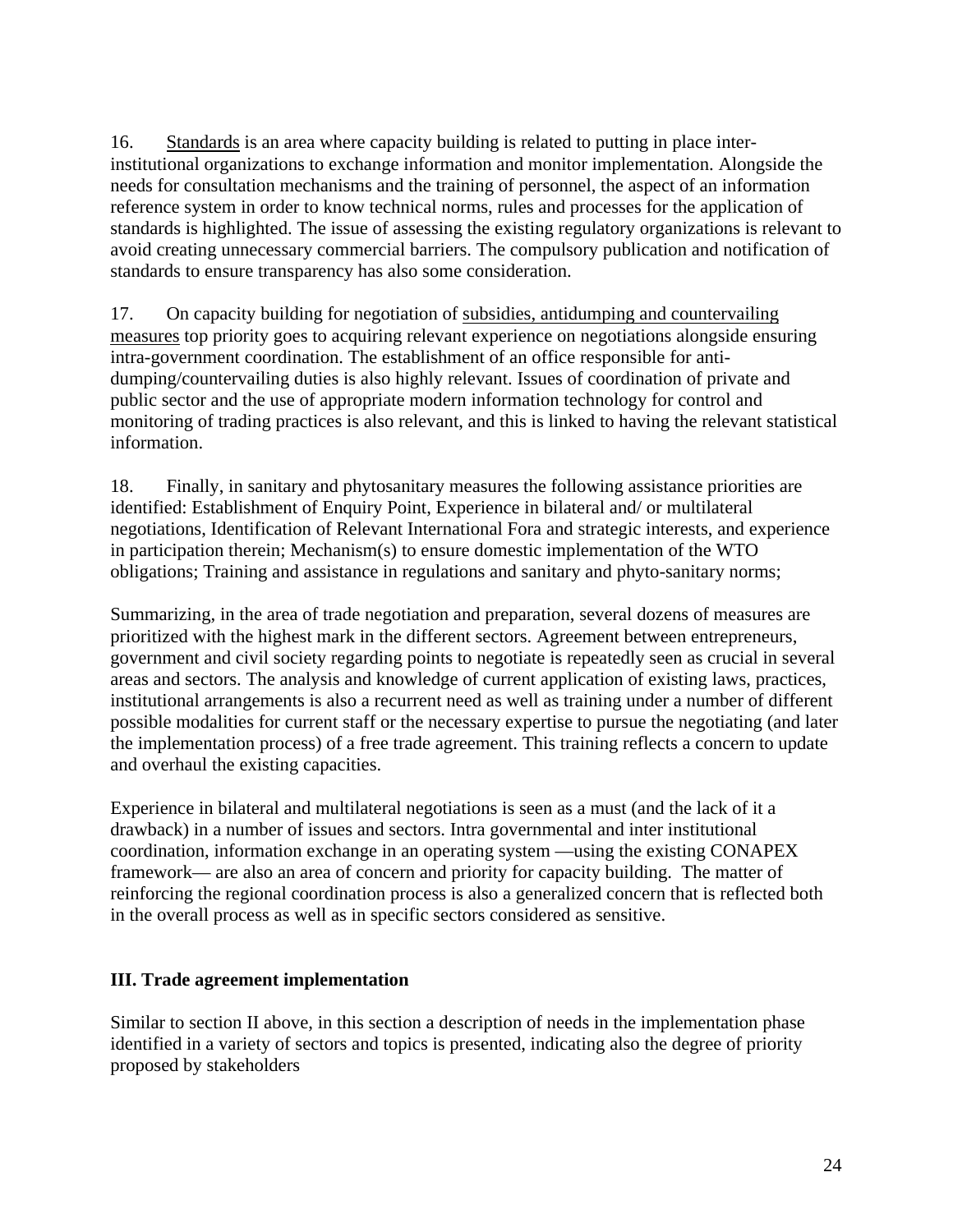At this stage –the beginning of the negotiation of a free trade agreement with the US– the number of specific capacity building measures for the implementation stage is necessarily less concrete than for the negotiation process itself. In spite of this, a number of needs already emerge clearly. A number of specific measures are identified at the current stage. Most are linked to personnel training in negotiation aspects and in specific sectors or themes, information systems, software, hardware, communication channels, institutional arrangements, policy formulation and its monitoring and evaluation, mechanisms to ensure compliance and implementation not only of the agreement but of current multilateral, regional and bilateral obligations, and the necessary physical infrastructure to support an increased trade.

The question of physical capital is tied to the necessary human capital, both for the competitive production of goods and services tradable in a free trade area environment and for the administration, monitoring and managing of free trade agreements. The recognition that needs are not only of a technical nature but of a financial investment in capacity building are emphasized by all stakeholders. This is part of a prevailing strategic conviction that rules facilitating freer trade must be a powerful instrument to attract investment.

#### **Trade related capacity-building needs for the implementation stage by sector/topic and priority.**

1. In negotiation of market access -or the trade liberalization of goods- during the implementation stage top priority is specified for the upgrading intra-government coordination to administer safeguards regime. The issues of market intelligence, analysis of foreign agricultural trade flows, training in trade operation issues such as marketing, entrepreneurial capacity, sustainability of production systems of medium and small producers are also relevant areas for capacity-building. The monitoring of trade flows and the creation of information systems, particularly for agricultural producers to face emerging situations, are also a priority.

2. In competition policy the chief need is to develop appropriate legal frameworks to regulate anticompetitive practices, particularly in the area of telecommunications.

3. On customs procedures a number of operational aspects are relevant to obtain better and faster cross-border trade operations, starting by the speedy operationalizing of the Central American Customs Union, avoiding changing the rules about quality, quantity and certification as well as tariffs applied to traders. Good information systems on customs procedures and the coordination between public and private sector trade-related institutions is essential, as well as improved physical infrastructure. Aspects related to personnel qualification and post-import control, verification of origin certification procedures and the application of the WTO valuation agreement have also relevance. On agricultural products the questions of transparency and appropriate physical facilities for inspection, diagnosis (including laboratories, quarantine equipment, cooling chambers, incinerators, etc.) are also areas for improvement.

3. In the implementation of dispute settlement the experience and improved knowledge on procedures, panels, appellate bodies, procedures, information and training on jurisdiction issues, arbitration emerge as crucial. To generate knowledge about alternative dispute settlement mechanisms is also an area for capacity-building.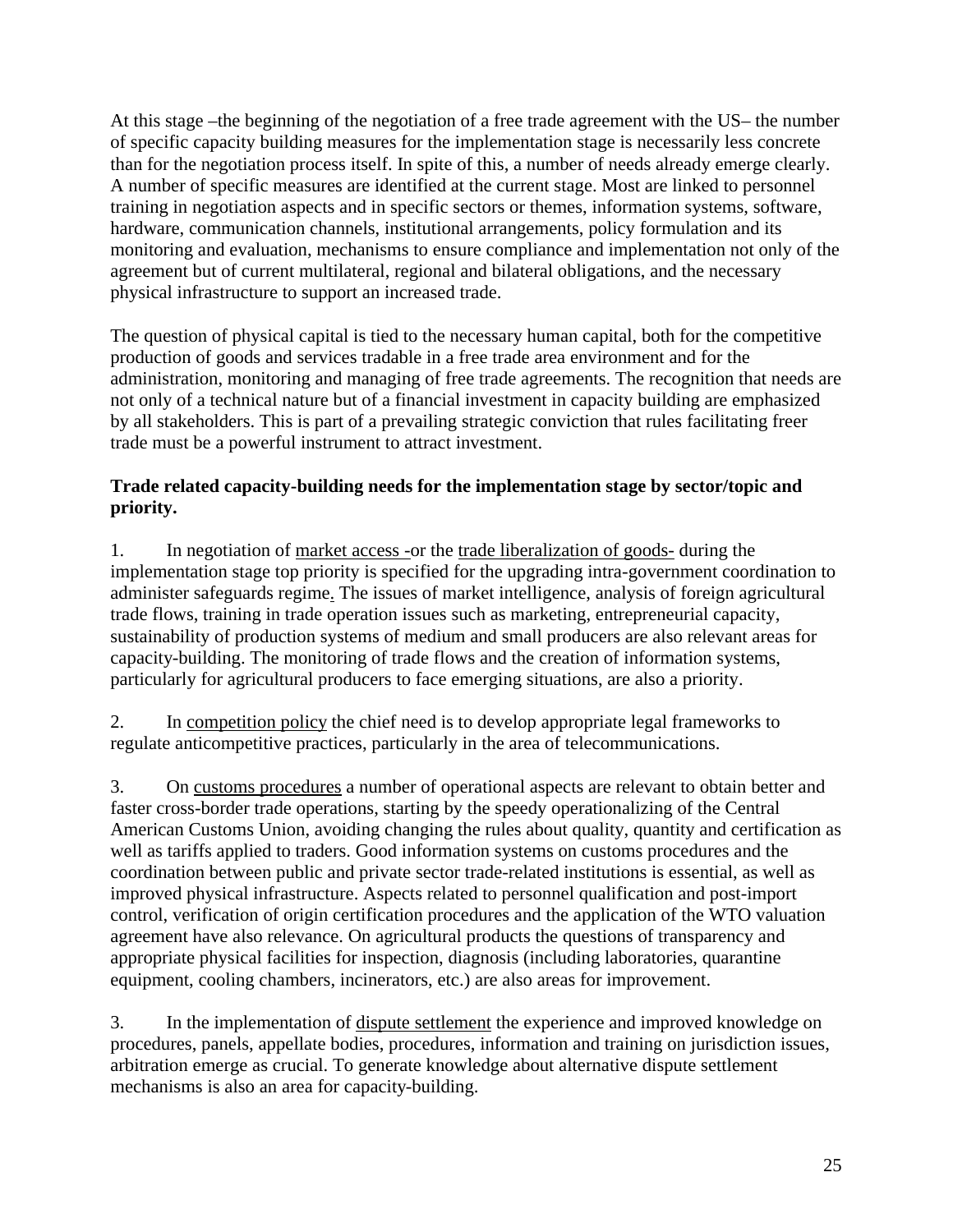4. For the implementation on agreed environmental issues, improved intra-government coordination, transparency on requirements and notification procedures alongside experienced staff for dispute settlement are paramount requirements. Coordination and consultation with private sector and civil society have equal importance to a framework where trade and investment relate to the regulatory aspects of environmental measures.

5. For government procurement interagency coordination and consultation with the private sector and civil society (transparency and accountability of purchasing procedures) are issues to addressed.

6. For the implementation of intellectual property rights provisions top priority corresponds to appropriate policy formulation and the design, equipment, staffing and administering of the implementing agencies. In addition to this inter-agency coordination and consultation with the private sector and civil society are relevant, as well as the analysis of current enforcement of laws and regulations on the protection of intellectual property rights.

7. Similarly, on the question of investment measures' implementation overriding importance is for the policy formulation, on the basis of appropriate technical information availability and expertise. Following this requirement, implementation requires capacity to be built in improving national statistics on investment and ensuring interagency coordination and consultation with the private sector.

8. The implementation of sanitary and phyto sanitary measures is predicated on the updating of both technicians' expertise and reinforcing procedures of control, inspection and approval. This entails an overhauled internal organization to support the use of dispute settlement mechanisms. The question of having the necessary resources and facilities to recruit and keep trained personnel in specialized agencies is also emphasized.

9. For trade in services main concerns are on improving the regulatory framework and institutions in vital sectors, namely financial, telecommunications and insurance services. The need for appropriate and extended information systems on services is also relevant. It is also recognized that regulatory reforms are needed in some areas as well as the development of norms for issues like e-commerce or digital sign, and promoting the application of international norms to improve quality and reduce prices. Exchange of experiences with relevant institutions in other countries and the issues of services' trade statistics, building of databases and access to technical information are seen as instrumental. It is also important the inter-agency coordination and consultation with private sector and civil society and the staff training required to do so.

10. On the issue of standards the overriding concern is on having in place recognized and responsible authorities who receive notifications regarding technical rules and proceedings, starting by those established by the WTO and other bodies. There is recognition of the need for an information system on norms, technical rules and evaluation processes acceptable to all parties. Support to attend international for a symposia to improve experience is seen as instrumental in the area.

11. On the question of subsidies, antidumping and countervailing measures supervision and implementation of appropriate measures, enhancing the experience of current staff has the first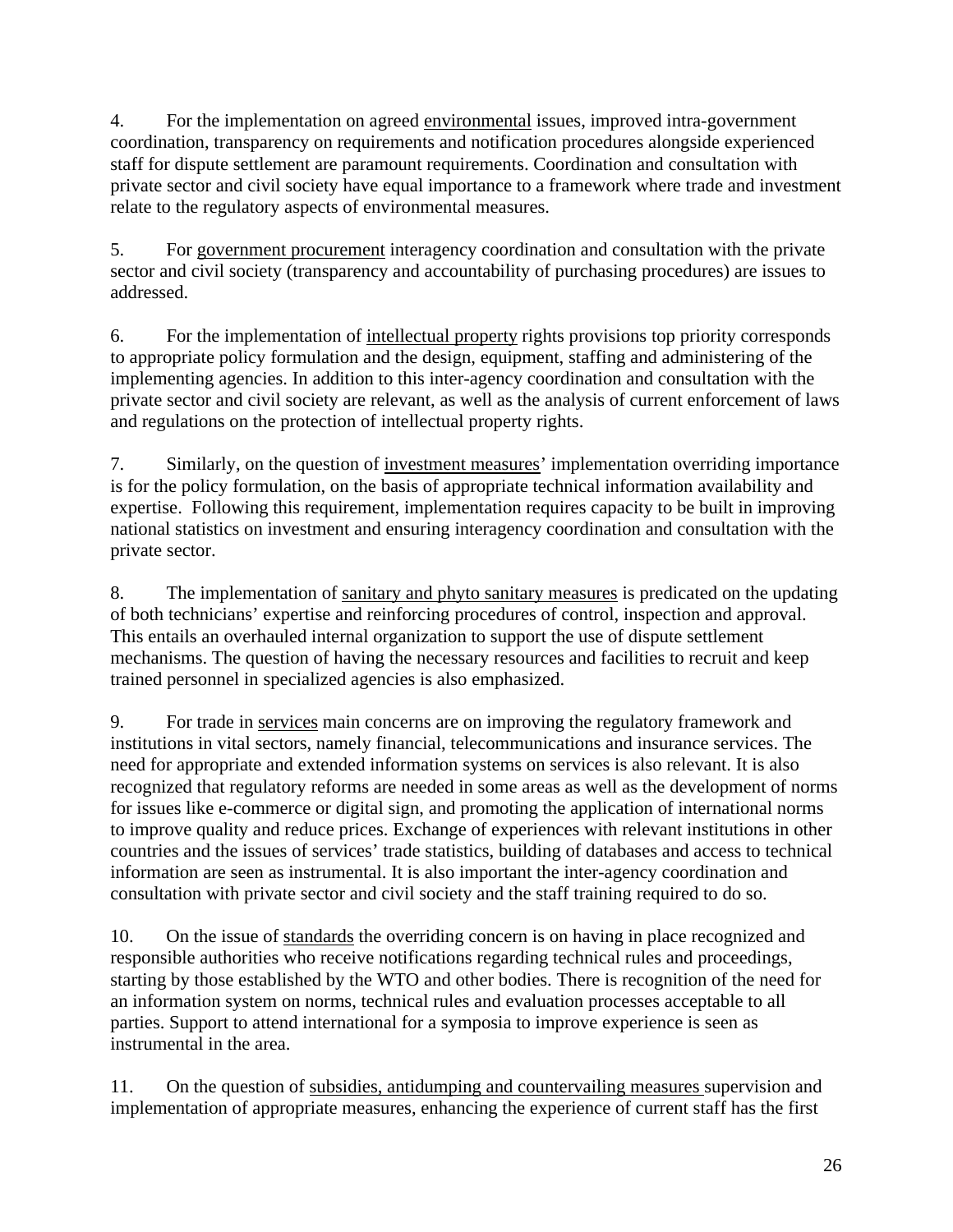priority in order to establish and upgrade national institutions responsible for AD/CVD. In addition to this the availability of statistical information and budgetary resources to sustain trained personnel are necessary instrumental aspects that define capacity-building in this sensitive aspect.

#### **IV. Transition to Free Trade**

In the light of the coming negotiations for a Free Trade Agreement between the Central American Countries and The United States (US-CAFTA), the government of Guatemala believes that this agreement offers great opportunities in terms of economic growth and social development. But in order to achieve the latter, great efforts have to be enforced to create the internal economical, social and political changes necessary to create a friendly environment for investment, market competitiveness, and socioeconomic growth.

A successfully transition toward the implementation of a free trade implies deep understanding of internal sectoral needs facing the implementation of US-CAFTA. Not only public actors will have to broadened their efforts and responsibilities, but also the private sectors, organized within the various business chambers, will have to learn how to seize the opportunities free trade agreements offer.

A series of stabilization and structural adjustment measures were introduced in Guatemala from 1991 onwards with the aim of increasing economic efficiency through the implementation of measures to control inflation, strengthen the balance-of-payments and seek to create suitable conditions for sustainable economic growth. This involved a series of structural reforms in the areas of trade, finance, public administration, monetary policy and fiscal policy, etc. Thus, economic performance in the period 1991-2000 was marked by the effects of the application of these measures, as well as by the efforts to adapt the domestic economy to the demands of the economic globalization process and to non-economic factors.

In that sense, the high speed of economical opening which Guatemala has experienced over the last 15 years, within the Central American Integration System, and the internal political efforts to promote growth and development, demands a coherent relation between both internal and external economic policy.

Guatemala has to conciliate its participation in the international market oriented economical system, which is unavoidable and necessary, with the internal economic, political and social development strategies. So, the only way to sort out this apparent dilemma is to closely relate free trade policies to internal development strategies. In that sense, the US-CAFTA offers, due to the importance of the United State's market for the region, a vital scenario for Guatemala and the rest of Central American countries.

#### **I. Legal Framework and Economical Reforms**

The Guatemalan constitutional framework mandates that the State is responsible for the promotion of free trade within a market oriented economy (article 130), and also for creating domestic conditions favoring the promotion of national and foreign capital investments (article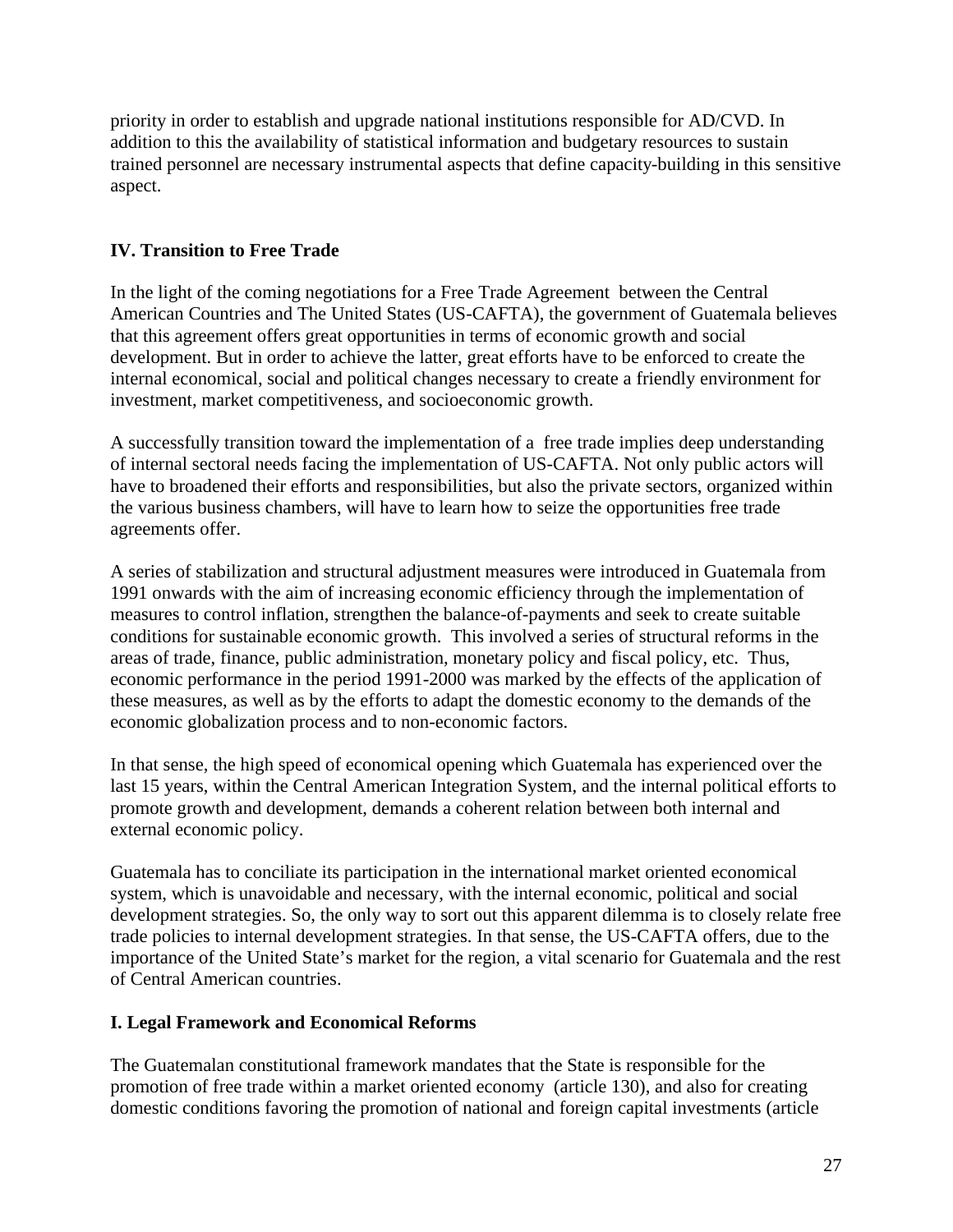119). Accordingly, the Constitution establishes that the supreme end of the State is to achieve the common good (article 1), and that it is an obligation for the State to guarantee integral fulfillment of the citizen (article 2).

Derived form this constitutional precepts, The Peace Agreements point out that the State is responsible to promote, orient, and regulate socioeconomic development in the country, and complemented with the joint effort of Guatemalan society as a whole, economic efficiency, increase of social services, and social justice will be achieved (Peace Agreement on Socioeconomic Aspects and Agrarian Situation, Commitment <sup>14</sup>).

Another important issue has to be considered because of its close relation with transition to free trade and the changes necessary to reap fully the benefits of the US-CAFTA: the National Strategy for Poverty Reduction (2001) , which is very close related to both, the Government Plan 2000-2004, and the fulfillment of the Peace Accords. The Government of the Republic formulated this strategy to improve the living conditions of the poorest Guatemalans and, thus, begin to resolve the most serious problem that society is facing.

More recently, within the context of the Stand-By agreement recently subscribed between the Guatemalan Government and the IMF, the State is committed to strengthen macroeconomic performance, improving fiscal system sustainability, maintaining social oriented public expenditure and dealing with the weaknesses of the financial system. In this sense, macroeconomic stability also requires a healthy, solid and efficient financial system.

During the last few years Guatemala has taken important steps in the establishment of a stable macroeconomic environment. This is reflected on the relative stability of the exchange rate, of the interest rates and a one digit average inflation rate. Low inflation is fundamental for poverty reduction, because it protects the purchasing power of salaries, pensions and savings and it promotes a better allocation of economic resources.

Thus, the fundamental objective of monetary policy will be to maintain low and stable inflation rates, which will be supported by greater fiscal discipline. In fact, the fiscal policy goals for the short term are: fiscal deficit between 1% and 2% of the GDP, public investment equivalent to 4% of the GDP and social expenditure no less than 7% of the GDP. All of the above will be conditioned by the global economic environment.

Macroeconomic stability requires a healthy, solid and efficient financial system. Therefore, an effort will be made to rearrange the system through the approval by Congress of the laws that regulate the national financial system.}

In foreign trade matters, the policy to open and liberalize the economy will be continued, in order to promote the successful insertion of the Guatemalan economy into the international markets, as well as to have efficient and competitive internal markets.

The main challenge during the next few years will be to consolidate this process through a congruent and coordinated administration of the most important macroeconomic policies, as well as the application of reforms in the fiscal area, that will guarantee enough resources to maintain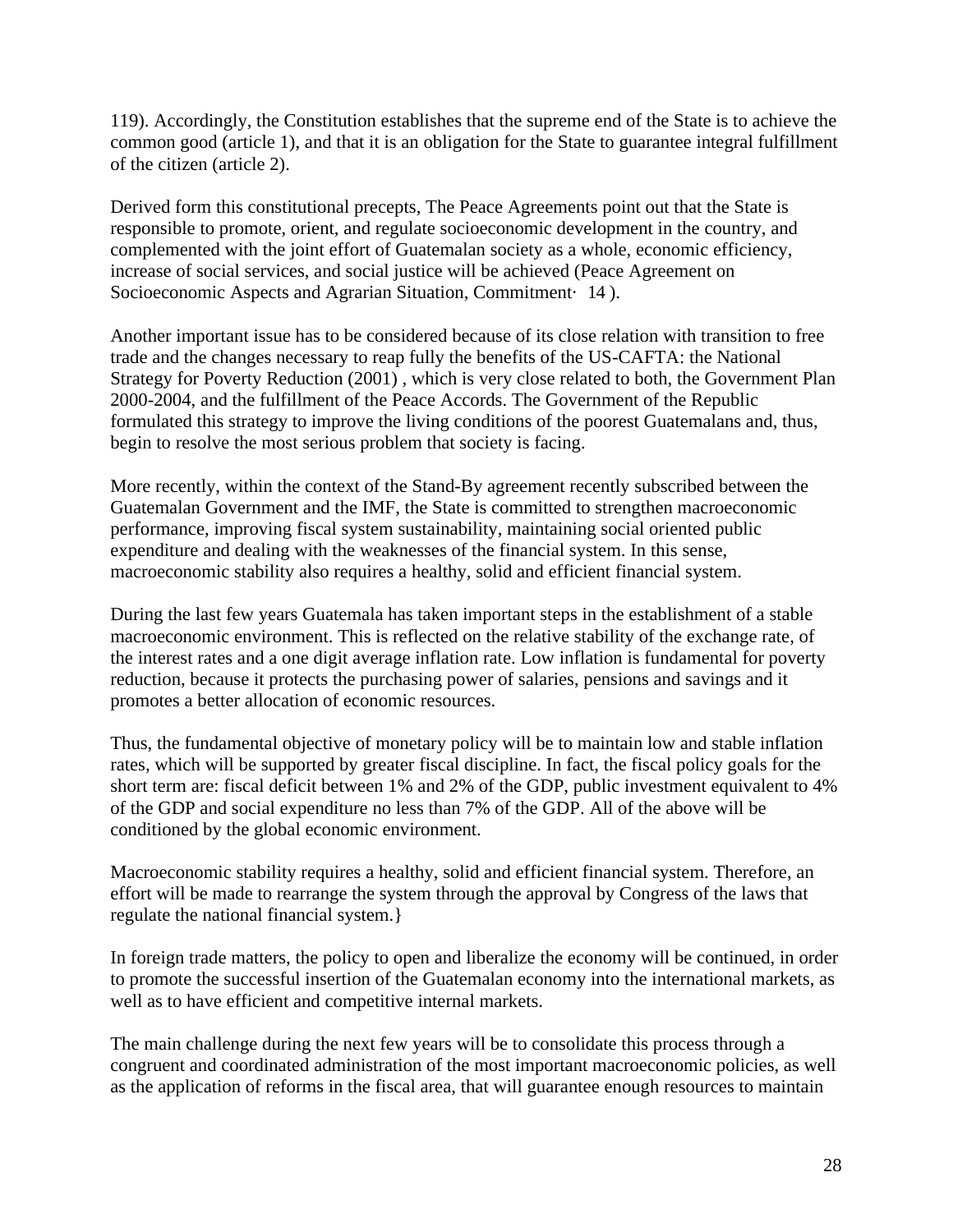social investment, and the covering of the fiscal gap produced by the reduction on import duties and tariffs.

### **2. Transition /Taking Advantage of Free Trade Instruments**

All the elements mentioned above describe a crucial momentum for the Guatemalan economy looking forward to achieve an integral sustainable development, in the light of US-CAFTA negotiations. Thereby, this Agreement constitutes an extraordinary opportunity in favor of the sustainable dynamism of national economy, for it will increase market access of national exports to the country's most important trade partner.

Furthermore, taking advantage of the implementation of the US-CAFTA trade agreement will produce:

- a) More certainty in terms of market accesses for Guatemalan exports, in comparison to the unilateral vulnerable nature of the Caribbean Basin Initiative –CBI-.
- b) Increase of foreign investment flows to Guatemala, from the United States and other countries. This will produce more and better remunerated jobs.
- c) Taking advantage of scale economies in order to increase export capacity and improve the value added of our products.
- d) A contribution to the development of market competitiveness in Guatemala.
- e) An increase of the opportunities of domestic and foreign investment, as well as coinvestments in order to promote the development of international trade, and in general terms, internal sustainable growth.
- f) Facilitation of free trade of services, which will cause free competition with the result of an increase in the quality of services offered, and a reduction on tariffs, benefiting the final consumer.
- g) Broadening of Bilateral Cooperation; Financial assistance.
- h) Efficient mechanisms for dispute settlements, which will bring certainty to trade-related issues in terms of US-CAFTA.
- i) A more convenient economical, legal and political environment for strategic alliances, increasing business joint ventures between national and foreign capital.
- j) Technological transference's to Guatemala productive sectors.
- k) Modernization of internal productive structure.

#### **3. Specific Actions Needed For the Transition ( listed in order of priority)**

#### **a) Strengthening of human resources**

Human Capital is the most valuable investment for a country. Therefore, taking into consideration that human beings implement trade regulations and agreements, and also make institutions work efficiently, investment in human capacity building oriented to reap fully the benefits of US-CAFTA is urgently needed, especially in the areas of trade negotiations and international relations. In this sense, because national financial resources are limited, Central American countries will need the financial and technical support of the international organizations and agencies of cooperation.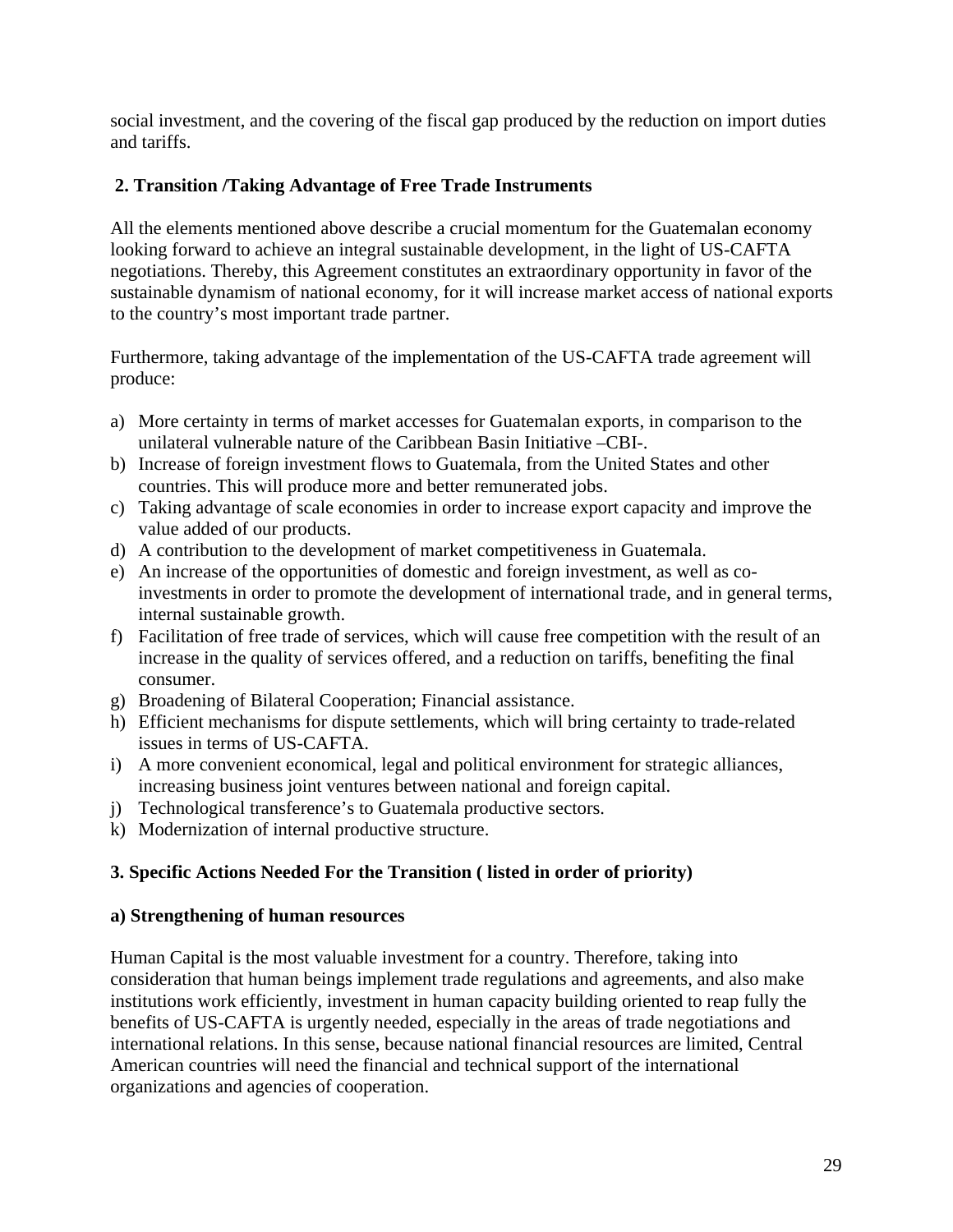#### **b) Development of infrastructure**

Sustained and high growth is directly related to the increase in investment, both private and public. To achieve this end, the Guatemalan Government will increase public investment in infrastructure in order to reduce operational costs in the country regarding trade related activities, to increase the economy's global efficiency and to attract private investment, especially in matters concerning water systems, sanitation, rural roads and electricity. All of that will continue to create the conditions for the private sector to return its capitals and develop productive activities that will generate employment and income for the whole population.

#### **c) Improvement of business environment and investment climate**

As stated in Part A of this document Guatemala's trade legislation is among the most open and currently applies import tariffs of between 0 per cent and 15 per cent. This reflects the adoption in 1997 of a Central American tariff policy along the following lines: raw materials, between 0 and 5 per cent; intermediate and capital goods, 10 per cent; final goods, 15 per cent, with targets being established for the attainment of these tariff levels. Guatemala completed its timetable of tariff reduction in December 1999. In order to bring goods into the country, importers have to pay the valued added tax (VAT) of 12 per cent.

Guatemala has only once applied anti-dumping measures, against imports of grey portland cement from Mexico. At no time have the tariffs applied had to exceed the bound levels. Mostfavoured-nation treatment has been applied without discrimination and national treatment is granted to foreigners.

In accordance with its rights and obligations under the WTO, Guatemala applies only those measures necessary to protect human, animal or plant life or health pursuant to the Agreement on the Application of Sanitary and Phytosanitary Measures, the Agreement on Technical Barriers to Trade and Article XX of GATT 1994. Therefore, Guatemala enforces political measures to guaranty the conservation of its environment and the sustainable exploitation of its national resources.

In Relation to Intellectual Property legislation, Guatemala has valid both the Intellectual Property Law (decree 33-98) and the Law of Industrial Property (decree 27-2000). Both normative frameworks are compatible with the international agreements established in the WTO, specifically, the Intellectual Property Agreement. The latter contributes to provide a proper legal environment for foreign investment. A consequence of the Industry Property Law has been to encourage, in the country's industrial and commercial activities, a continuing process of technology and quality improvement, thereby increasing Guatemala's international competitiveness through the internal development of these factors, creating jobs in the formal sector and benefiting consumers.

Regarding consumer protection, competition policy, and the National Quality System, legal and institutional changes are being introduced, including the preparation of three draft laws and the establishment of various institutions. The draft laws are the Law on Consumer Protection, the Law on the National Quality System and the Law on the Promotion of Competition. The institutions which it is planned to establish are the Office for Consumer Protection, the National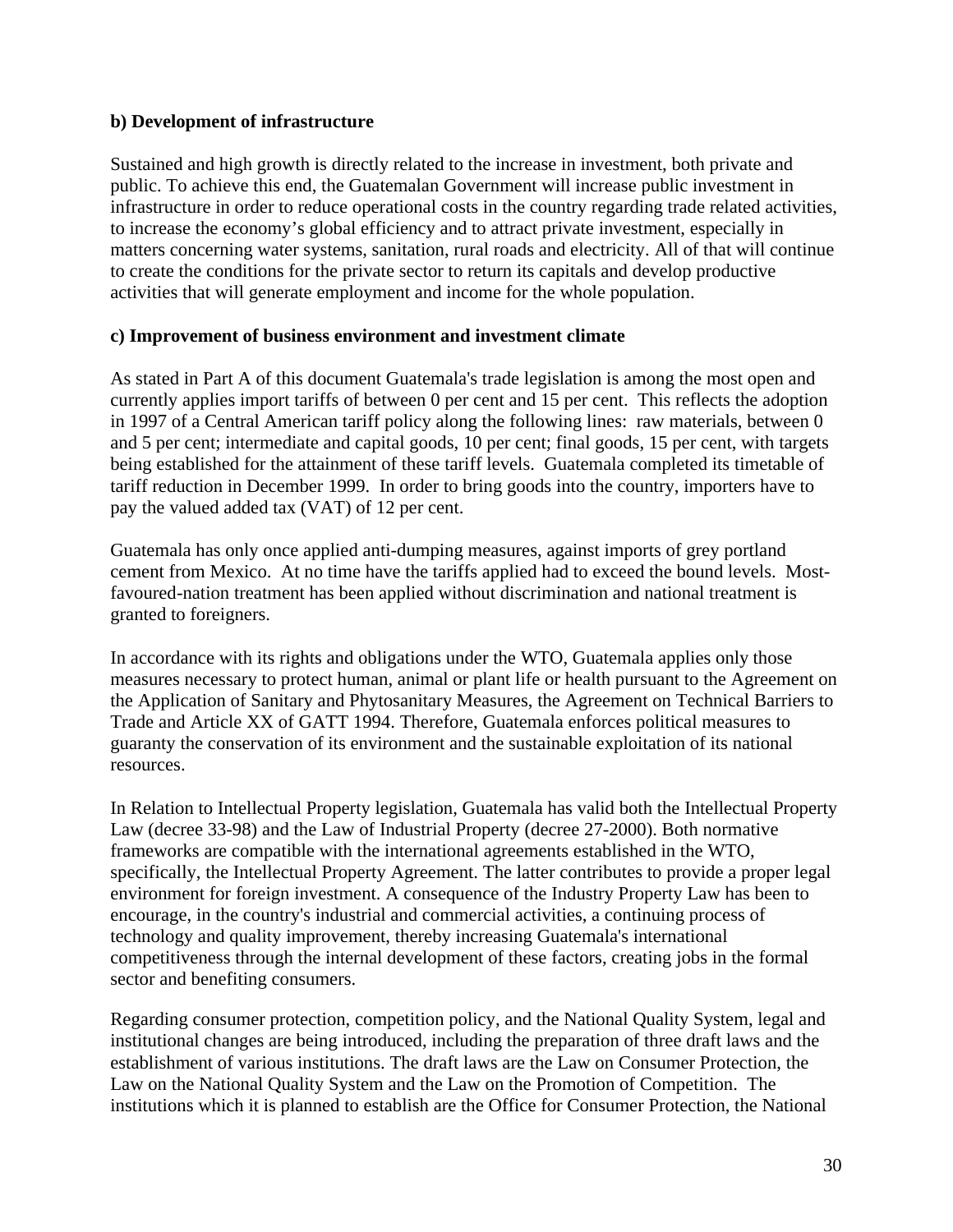Standards Center, the National Accreditation Center, the National Metrology Center and the Commission for the Promotion of Competition.

The draft Law on Consumer Protection is intended to promote, publicize and protect the rights of consumers and users, and establish the offences, penalties and procedures that apply in this field.

The Law on the National Quality System is proposed as a means of gaining entry into the world market and promoting competitiveness and trade relations. It creates mechanisms for the protection of the domestic market for local and imported goods and services.

The Law on the Promotion of Competition seeks to promote free competition so as to increase economic efficiency. It regulates restrictive agreements or arrangements between enterprises, mergers or acquisitions, and the abuse of a dominant market position, all of which may limit market access or in some way unduly restrict competition.

#### **d) Revenue systems and fiscal reform**

At the beginning of the present decade the central government found itself in a critical situation with a fiscal deficit of around 2 per cent of GDP. That meant raising funds to cover current expenditure and left no room for any increase in investment. As a result, it became imperative to revise the fiscal policy with a view to eliminating the above-mentioned deficit and avoiding an increase in the foreign debt. By the end of 2000 the fiscal deficit as a percentage of GDP amounted to 1.8 per cent and the tax burden stood at 10.1 per cent.

Regarding fiscal reforms needed to modernize Guatemalan economy, two issues have to be considered in terms of future fiscal reforms and accommodations to the current fiscal pact, which was approved two years ago by all sectors:

- Guatemala has the second smallest per capita tax rate in Latin America (Haiti is number one), and the international financial organizations recommend a justified increase on taxes, accompanied with an effective, equal and transparent execution and assignment of public resources.
- Another issue is to evaluate if the actual tax rates are efficiently collected, in order to prevent fiscal evasion. In this sense, a revision of the fiscal base is needed in order to maximize fiscal incomes for the government.

**e) Maximizing benefits of trade agreements for the private sector** (e.g., development of export promotion with emphasis on small and medium enterprises, and investment attraction programs). / Benchmarking of competitiveness in major export markets.

For Guatemala the strong competition to attract investment and thereby take advantage of the opportunities to achieve more rapid economic growth that will help to reduce the levels of poverty has meant that policies and strategies to liberalize trade through various forms of negotiation, such as bilateral treaties, free trade agreements, regional negotiations and multilateral agreements, are the immediate objectives in strengthening the foreign trade policy.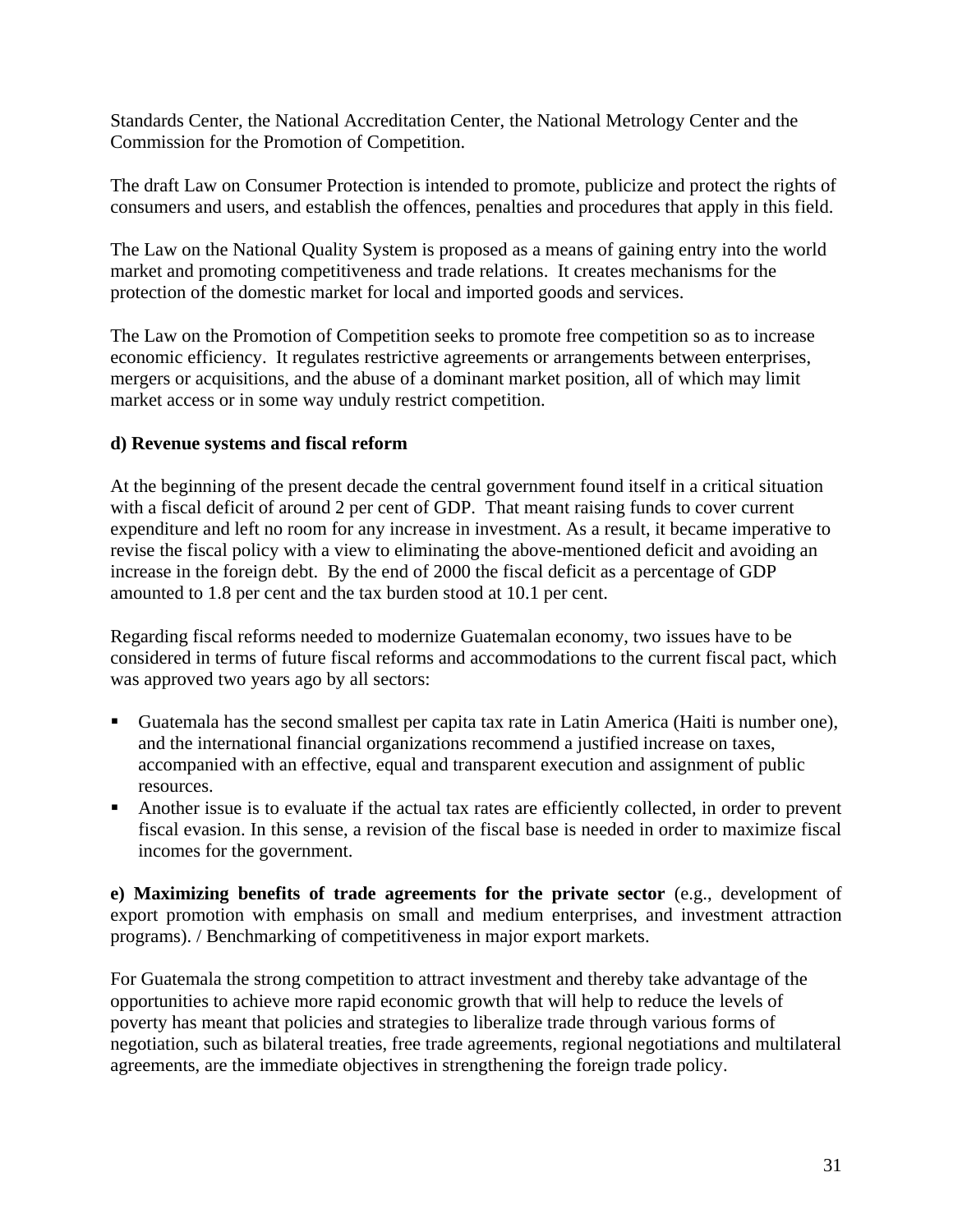The National Competitiveness Program (PRONACOM) is the result of a regional initiative that seeks to create in Central America a platform where productivity, investment and international trade can take place on competitive terms with the most developed regions of the world. Various sectors participate in this program on the basis of joint funding.

Inside the organizational structure of the Ministry of Economics, the Directorate for External Commercial Policy coordinates the activities of the Department of Exports Promotion, which offers technical assistance to medium and small enterprises in elaborating market studies, analysis of demand and supply of potential markets, as well as helping small and medium enterprises to take advantages of free trade agreements.

In relation to the issue of Benchmarking of competitiveness in major export markets, there are no financial resources available to analyze and enforce studies regarding export performance. On a general basis, it is necessary to improve databases, usually provided by the Central Bank, because the one currently available is way too simple, for it is insufficient to perform complex international trade inquiries and analysis.

About Hardware and Software needs, the current available equipment is inadequate. A more efficient and modern equipment is needed in order to process a more complex trade database (software). The current available software used by governmental institutions to analyze international trade, performs poorly and results obsolete for actual needs. A more complex and efficient software is needed in order to analyze demand, supply and competitiveness of our exportable products to the United States and the rest of the world.

**f) Current programs supporting activities** such as: business development, export promotion, environmental impact assessments and trade adjustment assistance. Discussion of areas for improvement.

PRONACOM and The National Program to Support International Trade, financed by the International Development Bank, are the only current Programs supporting business development and export promotion.

These Programs do not cover all the necessities, thus more financial and technical assistance from the international community will be needed in order to generate more Programs and Projects to build a more efficient trade building capacity in Guatemala.

Also, a more efficient mechanism of information and consultation between the Guatemalan Government and civil society -medium and small enterprises willing to take advantage of trade agreements- should be enforced. The latter, because the current consultation process between the government and representatives of the several business chambers (private sector), is performed exclusively at the highest level inside the National Council for Export Promotion –CONAPEX–.

#### **g) Other issues**

Agriculture. The continuation of the reform process established in Article 20 of the Agreement on Agriculture is of fundamental importance for strengthening the multilateral trading system and improving market access conditions. Guatemala is convinced of the need to work and advance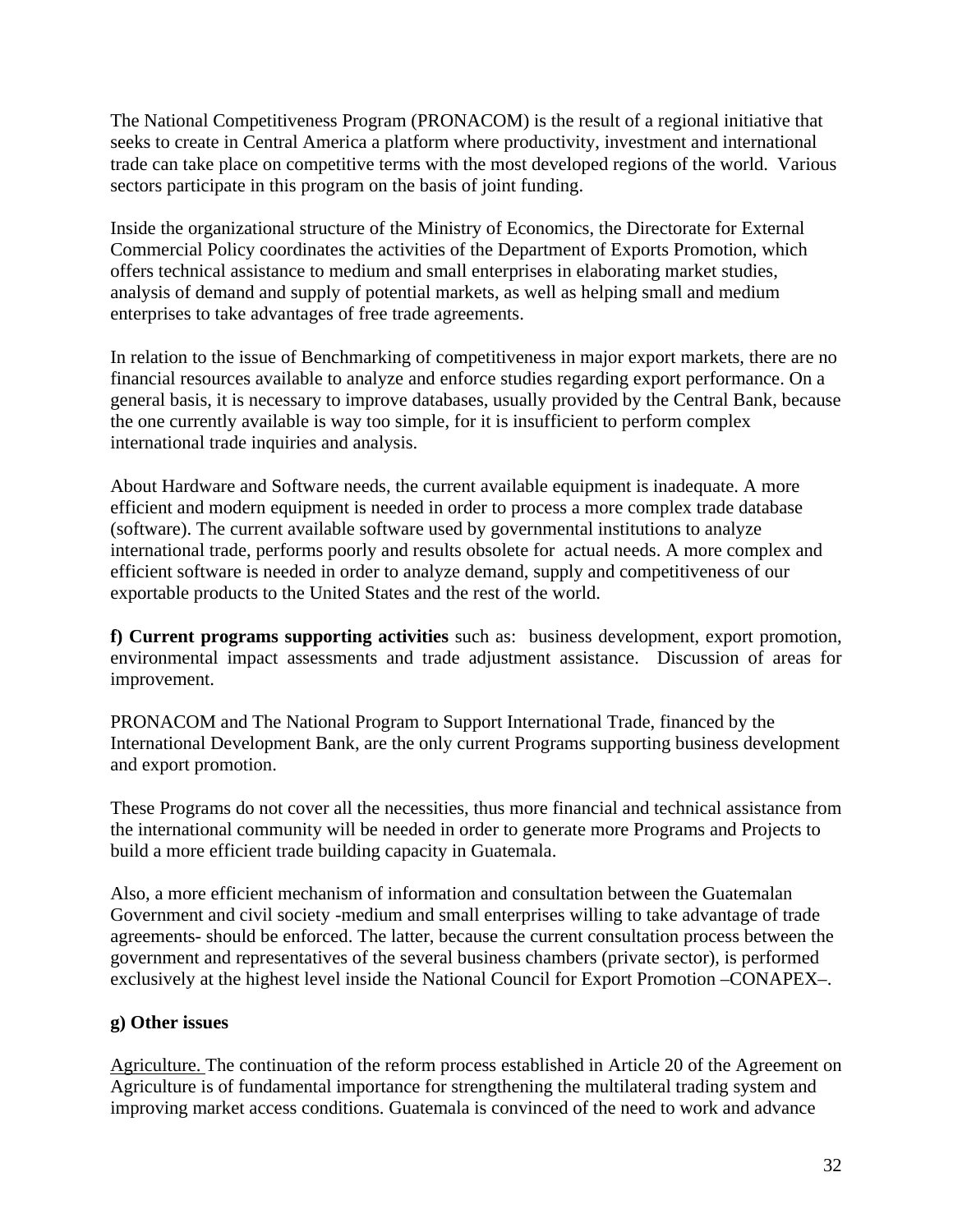towards greater liberalization of the agricultural sector and will make all the necessary efforts to achieve that objective. Guatemala considers to be vital to establish better conditions for access to international markets. It is essential as part of this process to ensure that the negotiations give priority to and focus on specific and binding commitments on market access, domestic support, elimination of tariff peaks, the enlargement of quota volumes, the elimination or reduction of inquota tariffs, the stronger and more disciplined administration of quotas, bound tariff reductions, and the elimination of specific tariff schemes with minimum prices.

Services. In conformity with the negotiations mandated in the Uruguay Round, Guatemala has played an active role in the preparatory process (guidelines) for the new negotiations of the General Agreement on Trade in Services (GATS), which are taking place at the multilateral level at forthcoming meetings within the WTO. Guatemala has expressed its interest in seeing the regulatory framework of the GATS made more specific and, in some cases supplemented, in particular with regard to safeguards and subsidies. It is to be hoped that in the course of these negotiations the developed countries will undertake to apply fully the commitments they have already made. In this connection, it is hoped that these negotiations will lead to the elimination of most of the exceptions to most-favoured-nation treatment in accordance with the level of development of the Member countries.

Dispute settlement system mechanism. Guatemala has made use of the dispute settlement system mechanism which ensures the legality of the system, and that where there are deficiencies as a result of legal loop holes due to events that were not foreseen in the negotiations of the mechanism, additions and improvements may be introduced in the forthcoming negotiations. Special and differential treatment should also be taken into account and granted to the developing/small economies.

#### **4. Future trade policy issues**

Guatemala will continue to shape its trade policies so as to attract investment and create conditions for development, using for this purpose various forms of trade negotiation. Guatemala considers the WTO to be the proper forum to promote trade liberalization and economic development throughout the world. It believes that these objectives can only be achieved if the Member States continue to observe the basic rules and fundamental principles of non-discrimination, transparency and the adoption of decisions by consensus. Accordingly, it will continue to exercise the rights and respect the undertakings acquired within the WTO and will only apply those measures that the WTO Agreements themselves permit.

The country is fully determined to maintain an open market and will continue to apply its policy of trade promotion and liberalization. Accordingly, it will continue to seek to conclude bilateral and regional agreements with a view to supplementing the multilateral efforts on behalf of trade liberalization.

In seeking to open up the economy to the outside world and break with import substitution and thus devise a new export model, conditions are being created for the development of industry. The main purpose of these changes is to create employment, attract productive investment and raise the level of income of the population.